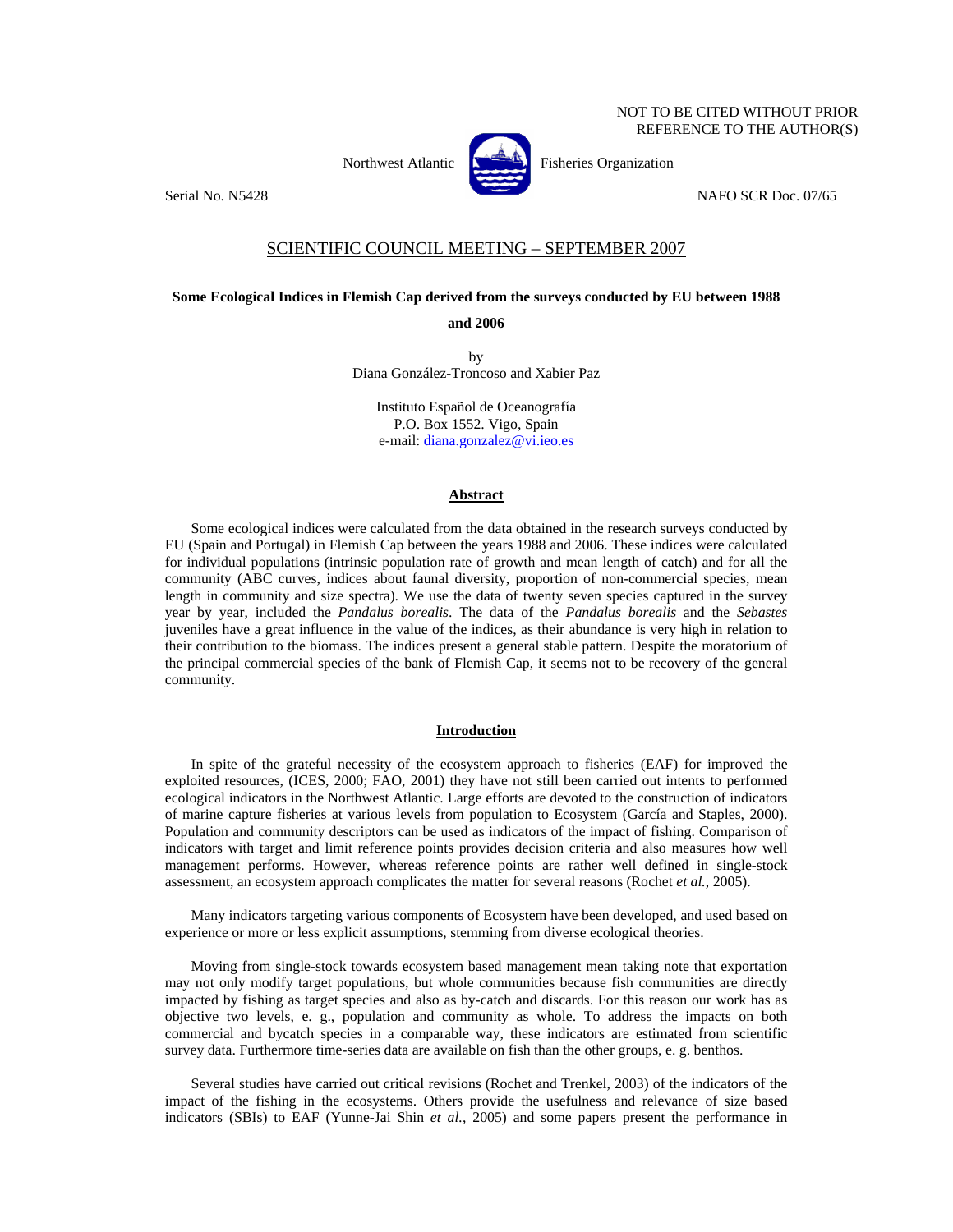indicators derived from abundance estimates for detecting the impact of fishing on a fish community (Trenkel and Rochet, 2003).

Our aim is estimating for first time ecological indexes in the NAFO Area. Our objective is to contribute to the diagnosis of the general tendency of the communities in this area. We concentrate the analysis on Flemish Cap due to the available series of data is the longest: 1988 to 2006 from scientific bottom trawl surveys that have been conducted in Flemish Cap. On the other hand, Flemish Cap has some physical characteristics that cause a relative isolation. The Flemish Cap is an isolated bank, centred at 47 °N-45 °W, which is separated from the Grand Banks of the Newfoundland continental shelf by the deeper waters (up to 1500 m) of the Flemish Pass. The Cap is a dome-shaped feature that consists of a shallow central area (125 to 150 m). Their isolation and the relative simplicity in the biodiversity allow considering Flemish Cap a good example for studying the ecosystem level.

Multi-species bottom trawl surveys of the Flemish Cap have been conducted in July by the European Union (EU) since 1988. During 1988-2002, survey biomass indices indicated a shift in the predominant groundfish species from American plaice (*Hippoglossoides platessoides*) Atlantic cod (*Gadus morhua*) to Greenland halibut (*Reinhardtius hippoglossoides*) (Saborido and Vázquez, MS, 2003).

Up to the present mainly studies related to Flemish Cap have been published at the species level, so much of their biology (Alpoim *et al.*, 2002; Bowering and Brodie, 1994; Murua *et al.*, 2005; etc.) as of their ecology (Hendrickson and Vázquez, 2005; Paz and Casas, 1996; González *et al.*, 2006) but they have not been developed attempts in order to perform indicators at population and or community level to measure the impact of the fishing in the ecosystem as whole.

## **Material and methods**

#### **Material**

European Union (Spain and Portugal) has conducted the summer groundfish research trawl survey series *Flemish Cap* in NAFO Division 3M since 1988. The data used in the present work correspond to the sampling results from this series between 1988 and 2006. The survey used a stratified random sampling design, with strata based on depth boundaries of 144, 181, 254, 365, 547 and 730 m (80, 100, 200, 300 and 400 fathoms) (Fig. 1). A description of the demersal sampling gear used can be found in Vázquez (2000); it was the same throughout the study period. The survey sample unit was defined as the swept area by a *Lofoten* trawl towed at a constant speed (3.5 kn) for 30 min.

In 2003 the vessel that had conducted the survey, the R/V *Cornide de Saavedra*, was replaced by the R/V *Vizconde de Eza*, both using a *Lofoten* gear. To avoid the lost of the information of the survey time series, a calibration between the two vessels was performed in years 2003 and 2004. The data (biomass and abundance at length) of the principal commercial species of the bank (*Reinhardtius hippoglossoides*, *Hippoglossoides platessoides*, *Gadus morhua*, *Sebastes* (*marinus*, *fasciatus*, *mentella*, juveniles), *Macrourus berglax* and *Pandalus borealis*) was transformed from the former vessel indices to the new vessel indices. In all cases transformation factors were near 1 (González-Troncoso and Casas, 2005). As in this work more species than the ones transformed were studied, we decided not to use the transformed data but the original data, so we used the data from the R/V *Cornide de Saavedra* in the period 1988-2002 and the data from the R/V *Vizconde de Eza* in the period 2003-2006. It is expected that the results were not too mistaken, as the gear was not changed.

In each survey the sets were allocated to strata according to area, with all strata containing at least two sets. Details of the survey are described by Vázquez (2002). Some information about the surveys is shown in Table 1.

Twenty seven species were selected in order to estimate several indices (Table 2). It was considered their importance so much in occurrence, biomass and abundance as the available data of each of them. The goal of the survey data is that they consisted of commercial and non-commercial species, but they were potentially dominant species in a given region, or potential forage for other species. The species of genus *Sebastes* have been identified every year since 1992 and three species were considered in the analysis: *Sebastes marinus, S. mentella* and *S. fasciatus*. In years 1989-1991, the *S. mentella* and the *S. fasciatus* were recorded together as *S. sp*. We distributed the data of the *S. sp* amongst *S. mentella* and *S. fasciatus* taking into account the proportion of the catches of these two species in years 1992-2006.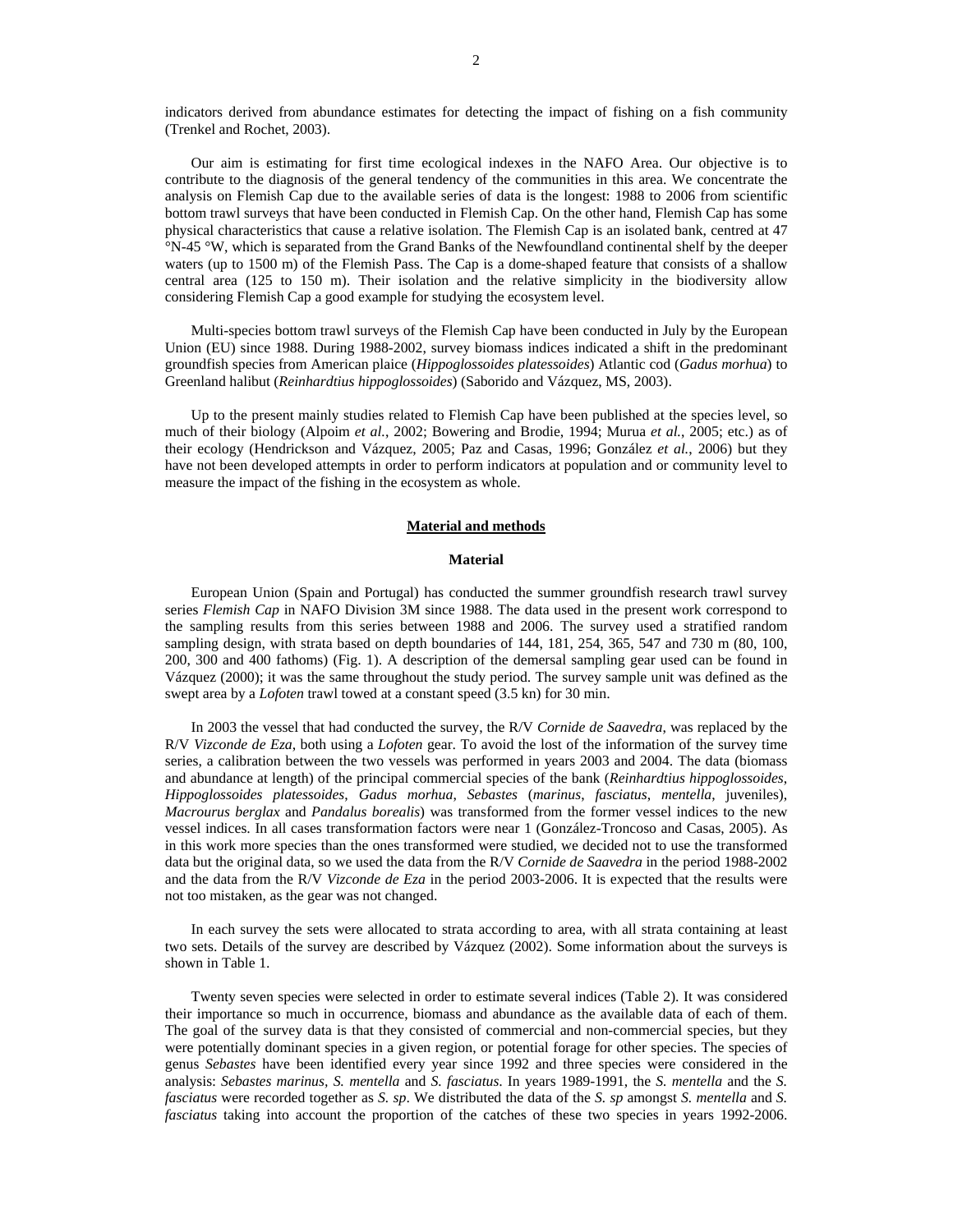These 27 species amounted more than the 99% of the total biomass and abundance of the total period. All strata were sampled with sufficient intensity to asses their composition.

 The data used for each species are biomass, abundance and numbers by length. These indices were calculated by the swept area method (Cochran, 1997) assuming catchability factor of 1 from the catches and the numbers, respectively, for each species.

### **Methods**

Different ecological indexes have been proposed in the literature (ICES, 2005) although not all are sustained in a base theoretical white (Rochet and Trenkel, 2003).

We use indicators for species and for the community, based in the data of the 27 selected species, in order to try to measure the impact of fishing in the whole community. In Tables 3 and 4 we present a resume with all the models used and their characteristics.

Preliminary analysis indicate that *Pandalus borealis* and *Sebastes* juveniles have a great influence in the total abundance with regard to biomass. Some indices more sensitive to numbers could suffer great changes with the inclusion or not of these species in their calculation. For these indices, we made two analyses, one with all the species and another one without one or two of these species.

#### Population indicators

#### *Intrinsic population rate of growth*

The intrinsic population rate  $(r<sub>i</sub>)$  is estimated using annual abundance estimates. The population dynamics model underlying this indicator is the following one:

$$
N_i(t) = N_i(t-1)e^{r_i}
$$

where  $N_i(t)$  is the abundance of the species *i* in the year *t* 

This model can be linearised by taking logarithms of both sides (Table 3, eq. 1):

$$
\log(N_i(t)) = \delta_i + r_i t + \varepsilon_{i,t}
$$

 As the log-transformation is also applied to abundance estimates, the transformation stabilizes variances and justifies the use of standard regression techniques for estimating r as the slope. For our study we use as estimation model a simple linear regression. Taking  $r=0$  as the reference point assumes that without any noticeable impact of fishing the population would be stable although randomly varying between years.

#### *Mean length of catch*

With the aim of know the health of each species, we analyse the progress of the mean length of catch, *Lmean* . A linear regression was adjusted to the data to know if a variation in the length distribution has occurred (Table 3, eq. 2). If the cero is among the 95% confidence interval, it is assumed that without any noticeable impact of fishing the population would be stable although randomly varying between years.

#### Community indicators

#### *ABC curves*

Abundance biomass comparison (ABC) curves is an indicator very used in the marine ecology literature (Warwick, 1986). Although at a first attempt we included the shrimp, at last we decide not to included it in the analysis because the high abundance with regard to biomass of this species could distort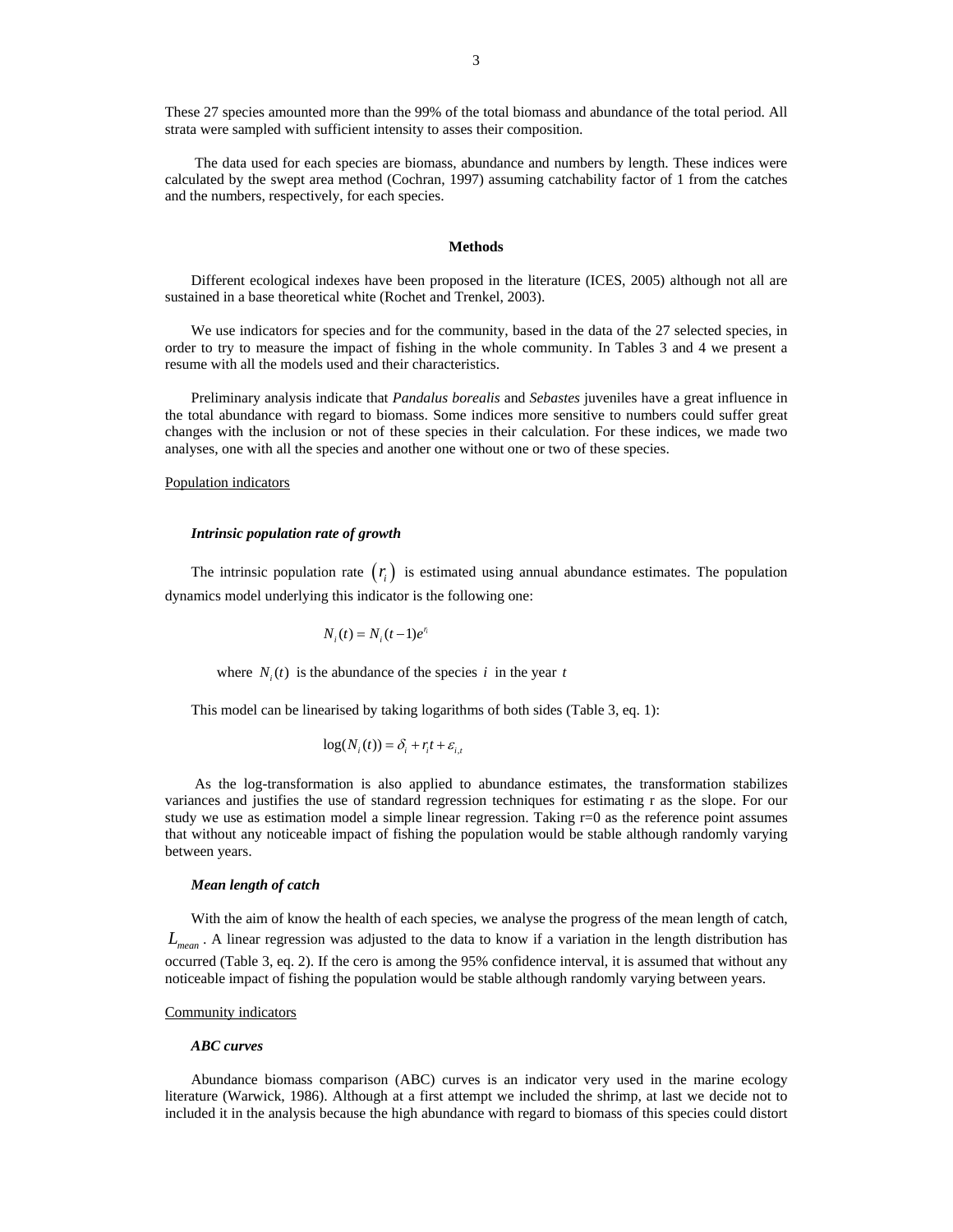the results. A similar case is the *Sebastes* juveniles. So, we included in the analysis 25 species in total, except for the year 1989, where the *Lycodes valhii* was no present, and the 2000, where the *Synaphobranchus kaupi* was no present. And in the year 1988 only twenty two species are present, so although we include this year in the analysis, it must be not representative.

ABC curves are the combined k-dominance curves for species biomass and numbers. They have a theoretical background in classical evolutionary theory of r- and k-selection. In undisturbed states, the community is supposed to be dominated by k-selected species (slow-growing, large, late maturity), and the biomass curve lies above the abundance curve. With increasing disturbance, slow-growing species can not survive, and the system is increasingly dominated by r-selected species (fast-growing, small, opportunistic), and the biomass curve will be below the abundance curve (Blanchard *et al.*, 2004, Yemane *et al.*, 2005). The difference between the two curves is given by the W-statistics, which represents the area between them and take the following form:

$$
W = \frac{\sum_{i=1}^{S} \left( \sum_{j=1}^{i} b_j - \sum_{j=1}^{i} a_j \right)}{50(S-1)}
$$

where

 $b_j$  is the biomass of the species  $j$ , so  $\sum_{j=1}^{\infty}$ *i*  $\sum_{j=1}^{\nu}$ *b*  $\sum_{j=1}^{n} b_j$  is the cumulative biomass  $a_j$  is the abundance of the species  $j$ , so  $\sum_{j=1}$ *i*  $\sum_{j=1}^{\mathbf{U}} a_j$ *a*  $\sum_{j=1} a_j$  is the cumulative abundance

## *S* is the total number of species

In order to make the calculation, the species were ranked in decreasing order of abundance.

## *Faunal diversity*

Species diversity is classically assessed with the species richness *S* , the Shannon-Wiener diversity index *H* and the Pielou evenness index *J* , calculated as follow (Blanchard *et al*., 2004):

S is the number of species  
\n
$$
H = -\sum_{i=1}^{S} p_i \log p_i
$$
, where  $p_i$  is the abundance or biomass ratio of the species *i*  
\n
$$
J = \frac{H}{\log S}
$$

The diversity indices  $N$  of Hill (1973) and  $D$  of Simpson were also assessed. The first is less sensitive to dominant species and the second to the sampling effort that the previous indices:

$$
N = \exp(H)
$$

$$
D = \frac{1}{\sum_{i=1}^{S} p_i^2}
$$

This indices were calculated with abundance data and with biomass data.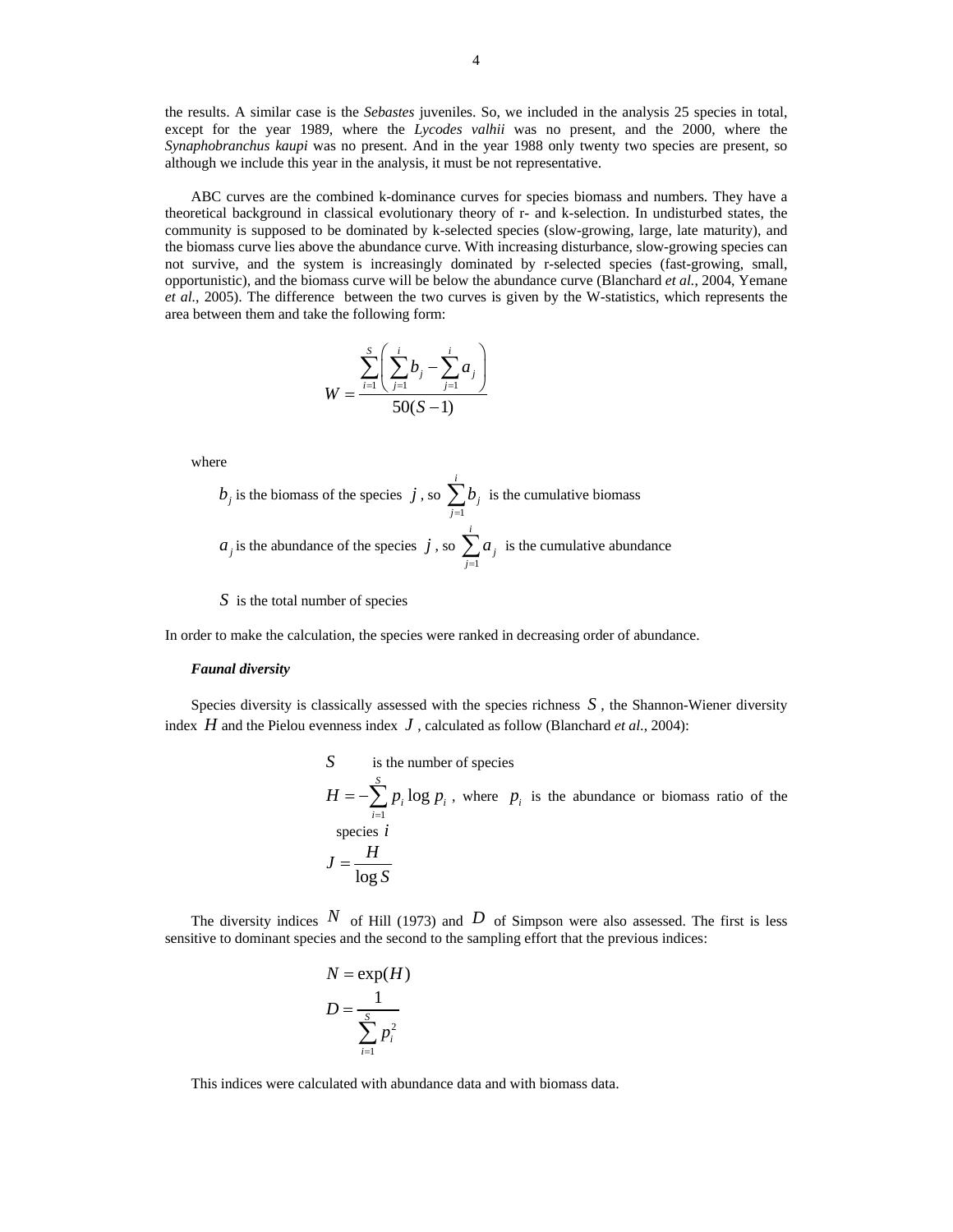as McManus and Pauly (1990):

$$
SEP = \frac{J_{biomass}}{J_{abundance}} = \frac{H_{biomass}}{H_{abundance}}
$$

Warwick (1986) stays that under severe stress, community biomass will be more evenly distributed among species that numbers of individual are. So, in the case of non-stressed communities, the SEP index will have no trend along the time.

#### *Proportion of non-commercial species*

The relative importance of non-commercial species in the community is expressed in terms of either abundance or biomass (Table 4, eq. 1):

$$
\frac{\hat{B}_n(t)}{\hat{B}(t)}, \frac{\hat{N}_n(t)}{\hat{N}(t)}
$$

where

 $\hat{B}_n(t)$  is the estimated biomass of all non-commercial species

 $\hat{B}(t)$  is the estimated biomass of all commercial species

 $\hat{N}_n(t)$  is the estimated abundance of all non-commercial species

 $\hat{N}(t)$  is the estimated abundance of all non-commercial species

 Under the impact of fishing, this proportion is expected to increase. The relationship of the proportion of non-commercial species with time is modelled by logistic regression (general linear model (GLM) with binomial distribution and logit-link function), where time is the explanatory variable. A positive slope is taken to suggest a significant impact of fishing (Trenkel and Rochet, 2003)

## *Mean length in community*

We calculated the mean length in the community by confounding the lengths of all the species except *Pandalus borealis* (Table 4, eq. 2). Fishing is expected to shift the distribution to smaller lengths. As in the community there are species with different growth, and in order to avoid the influence of recruitment and outlier lengths, we use only the lengths between the  $5<sup>th</sup>$  and the  $95<sup>th</sup>$  percentile for each species to calculate the mean.

#### *Size spectra*

To calculated the size spectrum, we used abundance estimates at length in 5-cm length classes, with all the species confounded. These classes were used as a compromise between the desired precision of abundance estimates and the number of length classes available to fit the relationship (Trenkel and Rochet, 2003). The size spectrum is usually represented as a relationship between natural log of abundance numbers versus natural log of the mid-length of each length class. The inspection of the scatter points suggested that the quadratic models were appropriate to represent the annual size spectra across the whole observed length ranges (Table 4, eq. 3):

$$
\ln(N_{i,t}) = \alpha_t + \beta_t l_i + \gamma_t l_i^2 + \varepsilon_i
$$

## **Results**

Population indicators

*Intrinsic population rate of growth*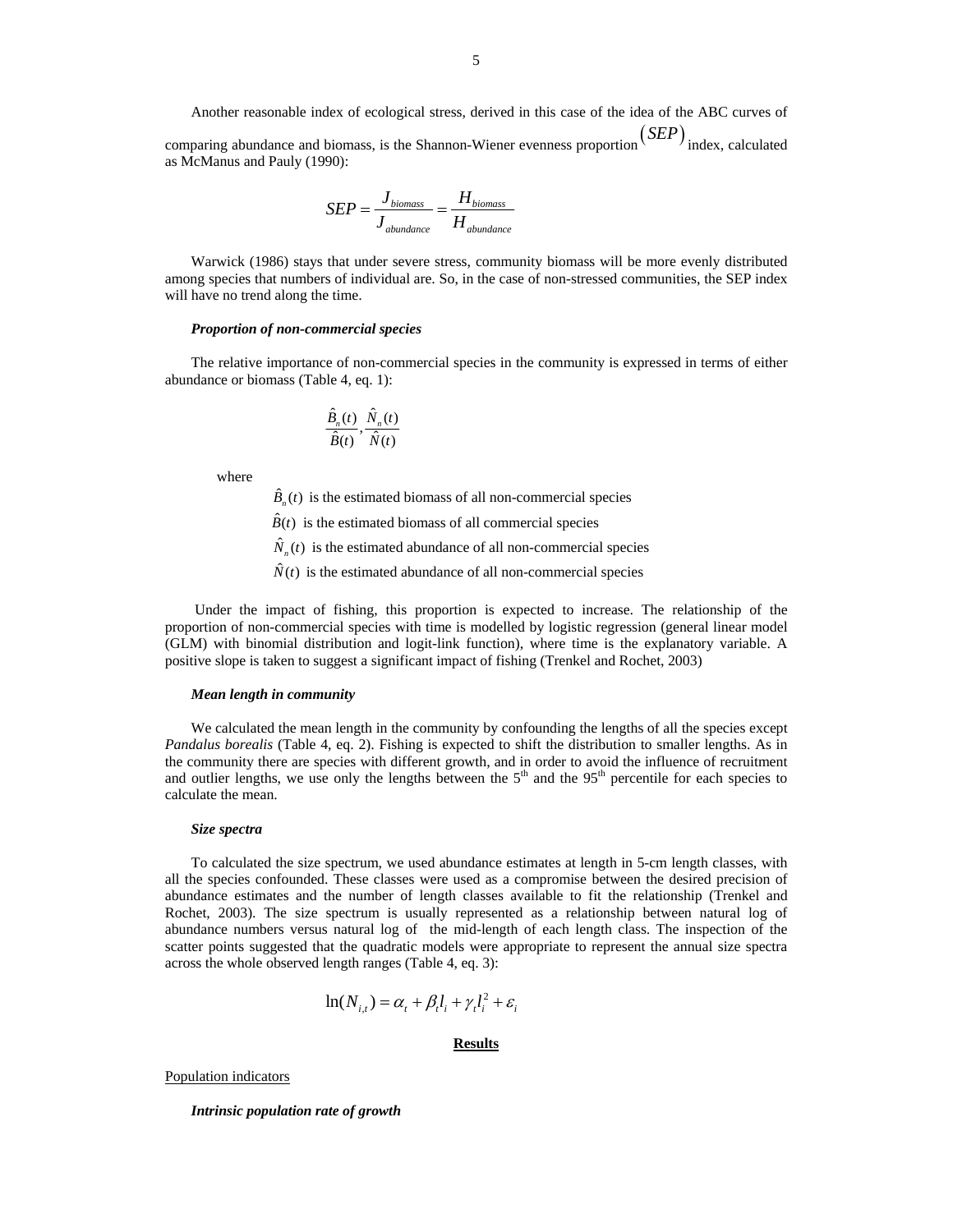Growth rate estimates for eleven species indicated that there was no evidence to reject the null hypothesis of a zero growth rate, whereas twelve populations were significantly increasing and four species were significantly decreasing (*Gadus morhua*, *Hippoglossoidess platessoides*, *Lycodes vahlii* and *Notacanthus chemnitzi*). Note that, between the four species on decreasing, two of them have a high commercial interest and are under moratorium (*Gadus morhua* and *Hippoglossoidess platessoides*) (Table 5).

## *Mean length of catch*

The mean of the length remains significantly stable along the years for seventeen species of the seventy seven. For eight species, the mean decreases, and increases only for two species, the *Hippoglossoides platessodies* and the *Notacantus chemnitzi*. It is interesting to note that this two species have a decreasing intrinsic population rate (Table 6).

#### Community indicators

#### *ABC curves*

We present the results for all the species except the *Pandalus borealis* and for all species except the *Pandalus borealis* and the *Sebastes* juveniles. In all cases, the abundance curve lies above the biomass curve, so the W statistic is negative, but in general its absolute value is not too high. Without *Pandalus borealis* and *Sebastes* juveniles the W-statistics has no trend along the years, so the community is not improving, is not deteriorating. When we introduce the *Sebastes* juveniles in the equation the trend of the W statistics is positive, but because the W in the first years is smaller. So although it seems to be a improving in the community, it is no true, because in general the W is smaller each year (Figures 2a, 2b and 3).

Note that in the second case, when we do not introduce the *Sebastes* juveniles, it seems to be threeyear ascending cycles in the W-statistics since 1995 (Figure 3).

## *Faunal diversity*

Table 7 (a and b) shows the results of the diversity indices calculated. In this case, we calculated the indices with all the species, and the indices without the *Pandalus borealis* and the *Sebastes* juveniles, in order to know the impact that these two species have in the community. In general, the impact of this two species is not too high, less in biomass that in abundance. Generally, the diversity is higher for biomass and lower in abundance when we use all the species, but the trend is the same in all the cases, with a slight decrease in the indices along the years.

The results of the index SEP can be seen in Figure 4. As we can see, the influence of the *Pandalus borealis* and *Sebastes* juveniles is highly marked in some years. Without the data of these two species, the SEP shows no trends along the years.

#### *Proportion of non-commercial species*

A list of the species considered commercial or no commercial is in table 2. We made the analysis for all the species and without the *Pandalus borealis*, due to its increase in last years could overestimated the ratio of commercial species.

The ratio of non commercial species in abundance and biomass decrease in the last years (Figure 5). It must be due to the increase in the biomass and abundance of the species of the genus *Sebastes* (Tables 8 and 9).

#### *Mean length in community*

The mean population length has decreased in the period studied. It could indicate that fishing shift the distribution to smaller lengths (Figure 6).

## *Size spectra*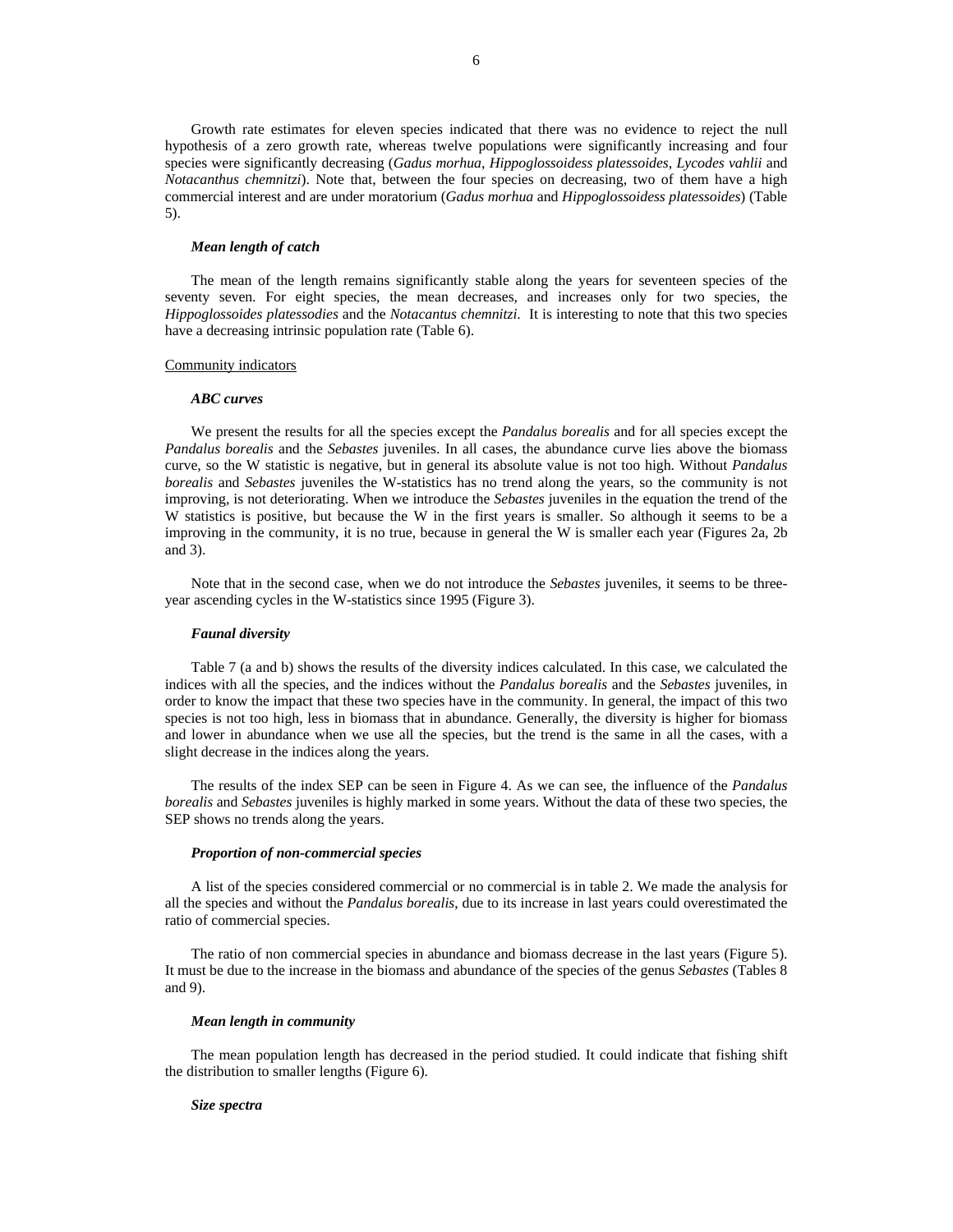The smallest length class observed and used for the annual size spectra was 0-5 cm, except for 1989 size spectrum which consisted of fish at least 6 cm long. The largest length class was 155-160 cm. All size spectra showed regular decreasing patterns generally indicative of high fish numbers in smaller sizes and viceversa in large sizes (Shin, 2000, Munyandorero, 2006) (Figure 7). They were rather curvilinear and well fitted by quadratic functions, with  $R^2$  varying between 0.91 and 0.98.

Changes in the curvature term respond to fishing. They usually decrease with increasing fishing pressure and removals of large fish (Shin, 2000; Munyandorero, 2006). But the linear trends have not yet been given any fishery or biological interpretation. In the other hand, changes in the intercept followed variations in total abundance and biomass (Trenkel and Rochet, 2003). In our case all curvature terms were negative, meanwhile the linear parameters are all positive. But in general, no one of the parameters have a trend over the years (Figure 8). This could indicated a stability in the community.

It must be noted in the graph that, if we consider only the larger sizes, the scatter points seem to fit a linear line. The size spectra is usually described by a decreasing linear function, but irregularities may occur, particularly among the smaller sizes, causing a curvature in the spectrum (Munyandorero, 2006).

## **Discussion**

There are many studies that trying to explicate the effect of fishing in individual populations or, more and more, in communities, trying to contribute to the development if an ecosystem approach in the evaluation of fisheries. But it must be noted that the majority of the ecosystem indicators are sensitive but not specific to fishing impacts (Shin *et al.*, 2005). It has been shown that the relationships between diversity, stability and stress are far very complex and difficult to explain.

The presence of species that have a high abundance in regards to their biomass, as *Pandalus borealis* and *Sebastes juveniles*, have a strong influence in some of the indices performed, as the ABC curves and the SEP index, that difficult the test of the commercial species. It would be necessary to perform a deeper sensitive analysis with and without this two species. Note that this two species make up an important part of the diet of the *Gadus morhua* and the *Sebastes*.

From the above analysis we can conclude that the performed indices seem to be more or less in accordance. In the case of individual indices, the mean length and the intrinsic population rate, the vision in general is that the community, except for some species, remain rather stable. The community indices are in general in accordance that the community is stable or a bit improving, although the fishing affect the populations, as we can see in the decrease of the mean population length, for example, in the case of the *Gadus morhua* or of the *Hippoglossoides platessoides*, two very important commercial species of the North Atlantic.

More of the indices point a stable vision of the Flemish Cap bank, as the mean length of the catch, the ABC curves and the size spectra. Some of then could be indicate a slight improve, as the intrinsic population rate that is stable for 11 species and increases for another 12 and the proportion of noncommercial species, that decreases along the years, although it must be due to the increase in the abundance and biomass of the species of genus *Sebastes*. The faunal diversity indices present in general a decrease, as the mean length in the community, but the decrease is very slight.

In general, it seems that the community in Flemish Cap is not recovered although the principal commercial species have been under moratorium since several years ago, as the *Gadus morhua* since 1999 or the *Hippoglossoides platessoides* since 1996.

It is clear that not only the fishing affects a marine community. It can be another more factors such as environment ones, predation, migration... In addition, in this work we do not study all the community of the Flemish Cap, only twenty seven species, of which twenty six are fishes. Surely, there are more interactions between another species, fishes and not fishes, that we are not being studied in the present paper.

The stability of more of the indices in a long period of years suggest a new state of equilibrium in Flemish Cap, due to the collapse of the *Gadus morhua*, the present dominance of the species of genus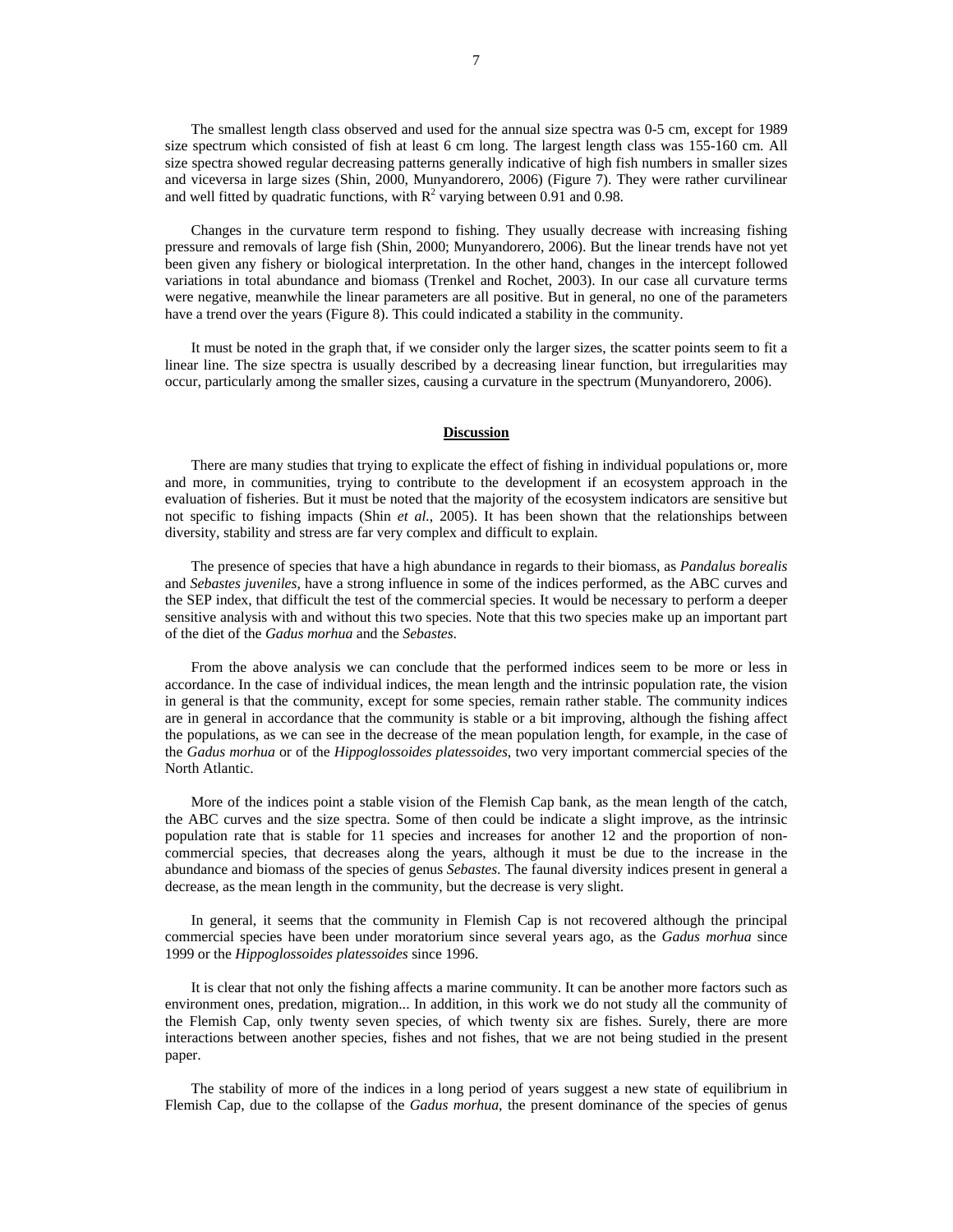*Sebastes* and the increase of the presence of *Pandalus borealis* (González Troncoso *et al.*, 2006). The shift in the abundance and biomass of these species can be due to the collapse of the Atlantic cod, that is the more direct competitor as predator in the community for *Sebastes* and the principal predator of the *Pandalus borealis*. It can be a problem for the *Gadus morhua*, as the community has remained stable last almost 20 years, as in an equilibrium point, and it seem not to be important changes in the community and the factors than affect it (fishing pressure, environmental processes…) that could change this equilibrium. This can make difficult the recover of the Atlantic cod and the community to the previous stage.

It would be interesting to open new ways of investigation in the area of indicators, taking into account another parameters not using here, as can be oceanographic parameters or feeding parameters.

#### **References**

- Alpoim, R., A. ÁVila de Melo, R. Bañon, M. Casas, S. Cerviño, S. Junquera, I. Martín, H. Murua, X. Paz, G. Pérez-Gándaras, J.L. del Río, E. Rodríguez-Marín, F. Saborido-Rey, E. J. dos Santos and A. Vázquez, MS 2002. distribution and Main characteristic of fish species on Flemish Cap based on the 1988-2002 EU Surveys in July. *NAFO SCR Doc. No.2*, Serial No. 4685, 73p.
- Blanchard F., LeLoc'h F., Hily C., Boucher J., 2004. Fishing effects on diversity, size and community structure of the benthic invertebrate and fish megafauna on the Bay of Biscay coast of France. *Marine Ecology Progress Series* 280:249–260
- Bowering, W. R., and W. B. Brodie, 1994. Distribution, age and growth, and sexual maturity of American plaice (*Hippoglossoides platessoides* (Fabricius)) on Flemish Cap (NAFO Division 3M). *J. Northw. Atl. Fish. Sci*., 16:49-61.
- Cochran, W. G.. 1997. Sampling techniques. J. Wiley and Sons, N.Y., 428 pp.
- FAO, 2001. Raport de la Conferènce de Reykiavik sur una pêche responsable dans l´ecosystème marin. Reykiavik, Iceland 1-4 October 2001. Raport sur les pêches 658. 128 pp.
- García, S.M., and Staples, D.J., 2000. Sustainability references system and indicators for responsible marine capture fisheries: a review of concepts and elements for a set of guidelines. *Mar. Freshw. Res. 51:* 385-426.
- González, C., E. Román, and X. Paz, 2006. Condition and feeding of American plaice (*Hippoglossoides latessodies*) in the North Atlantic with emphasis on the Flemish Cap. *J. Northw. Atl. Fish. Sci* .,, **37** :87-102.doi:10.2960/J.v37.m556.
- González-Troncoso and Casas, 2005. Calculation of the calibration factors from the comparative experience between the R/V *Cornide de Saavedra* and the R/V *Vizconde de Eza* in Flemish Cap in 2003 and 2004. *NAFO SCR Doc*., Nº. 05/29, Serial No. N5115, 8p.
- González-Troncoso, D., X. Paz, and X. Cardoso, 2006. Persistence and Variation in the Distribution of Bottom-trawl Fish Assemblages over he Flemish Cap. *J. Northw. Atl. Fish. Sci.*, *37*: 103–117. doi: 10.2960/J.v37.m550.
- Hendrickson, L. and A. Vázquez, 2005. Density-dependent changes in the spatial distributions of Atlantic cod (*Gadus morhua*), American plaice (*Hippoglossoides platessoides*), and Greenland halibut (Reinhardtius hippoglossoides ) on the Flemish Cap during 1988-2002. J. Northw. Atl. Fish. Sci., 37: 53-72. doi: 10.2960/J.v37.m566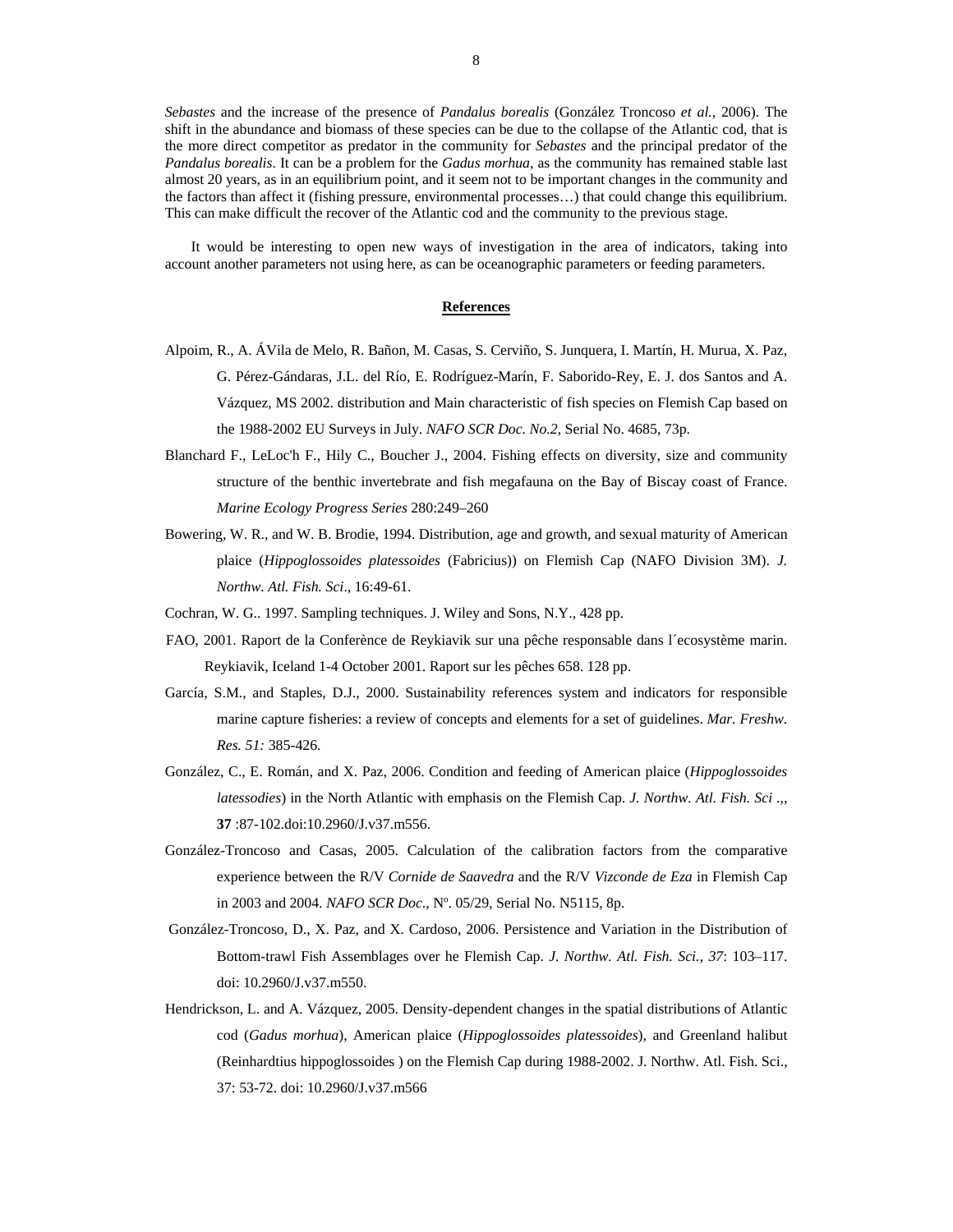- ICES, 2000. Ecosystem effects of fishing. Proceedings of an ICES/SCOR Symposium held in Montpelier, France 16-19 March 1999. *ICES Journal Marine Science* , vol. 57, no. 3.
- ICES, 2005. Quantitative Ecosystem Indicators for Fisheries Management. *ICES Journal of Marine Science*, vol. 62, no. 3.
- McManus, J.W. and Pauly, D., 1990. On measuring ecological stress: variations on a theme by R.M. Warwick. *Marine Biology* 106: 305-308.
- Murúa, H., F. González, and D. Power, 2005. A review of the fishery and the investigations of Roughhead grenadier (*Macrourus berglax* ) in Flemish Cap and Flemish Pass. *J. Northw. Atl. Fish. Sci ., 37*: 13-27.doi:10.2960/ J.v37.m 567
- Paz ,J. and J.M. Casas, 1996. Zonation and associations of dominant fish fauna on Flemish Cap. *NAFO Sci. Coun. Studies , 25*: 67-75.
- Rochet, M.J., V. M. Trenkel, R., Bellail, F., Coppin, O., Le Pape, J.C., Mahé, J., Morin, J.C., Poulard, I., Schaich, I., Souplet, Y., Vérin, J., Betrand.,2005. Combining indicators trends to assess ongoing changes in exploited fish communities: diagnostic of communities off the coast of France. *ICES Journal of Marine Science , 62*: 1647-1664.
- Rochet M. J., V. M. Trenkel, 2003. Which community indicators can measure the impact of fishing? A review and proposals. Can, J. Fish. Aquat. Sci. 60: 86-90.
- Saborido, F., and A. Vázquez, MS 2003. Results from bottom trawl survey on Flemish Cap of July 002. *NAFO SCR Doc*. 03/42, Serial No. N4860, 41p.
- Shin, Y. J., 2000. Interactions trophiques et dynamiques des populations dans les écosystèmes marins exploités. Approche par modélisation individus-centrée. Ph. D.Thesis. Université Paris 7.
- Shin Y-J., Rochet M-J., Jennings J.G., Field J.G., Gislason H., 2005. Using size-based indicators to evaluate the ecosystem effects of fishing. *ICES Journal of Marine Science* 62:384–396.
- Trenkel V. M., and M. J. Rochet, 2003. Performance of indicators derived from abundance estimates for detecting the impact of fishing on a fish community. Can. J. Fish. Aquat Sci., 60. 67-85.
- Vázquez, A., 2000. Results from the bottom trawl survey on Flemish Cap of July 1999. *NAFO SCR Doc.* 00/9. Serial No. N4228, 50 pp.
- Vázquez, A., 2002. Results form bottom trawl survey on Flemish Cap of July 2001. *NAFO SCR Doc*. 02/12, Serial No. N4613, 43 pp.
- Warwick, R. M. 1986. A new method for detecting pollution effects on marine macrobenthic communities. *Mar. Biol.* 92: 557-562.
- Yemane, D., J. G. Field and R. W. Leslie, 2005. Exploring the effects of fishing on fish assemblages using Abundance Biomass Comparison (ABC) curves. *ICES Journal of Marine Science* 62(3):374-379
- Yunne-Jai Shin, Marie Joëlle Rochet, Simon Jenings, Jhon G. Field, and Henrick Gislason, 2005. Using size-based indicators to evaluate the ecosystem effects of fishing. ICES. Journal of Marine Science, 62: 384-396.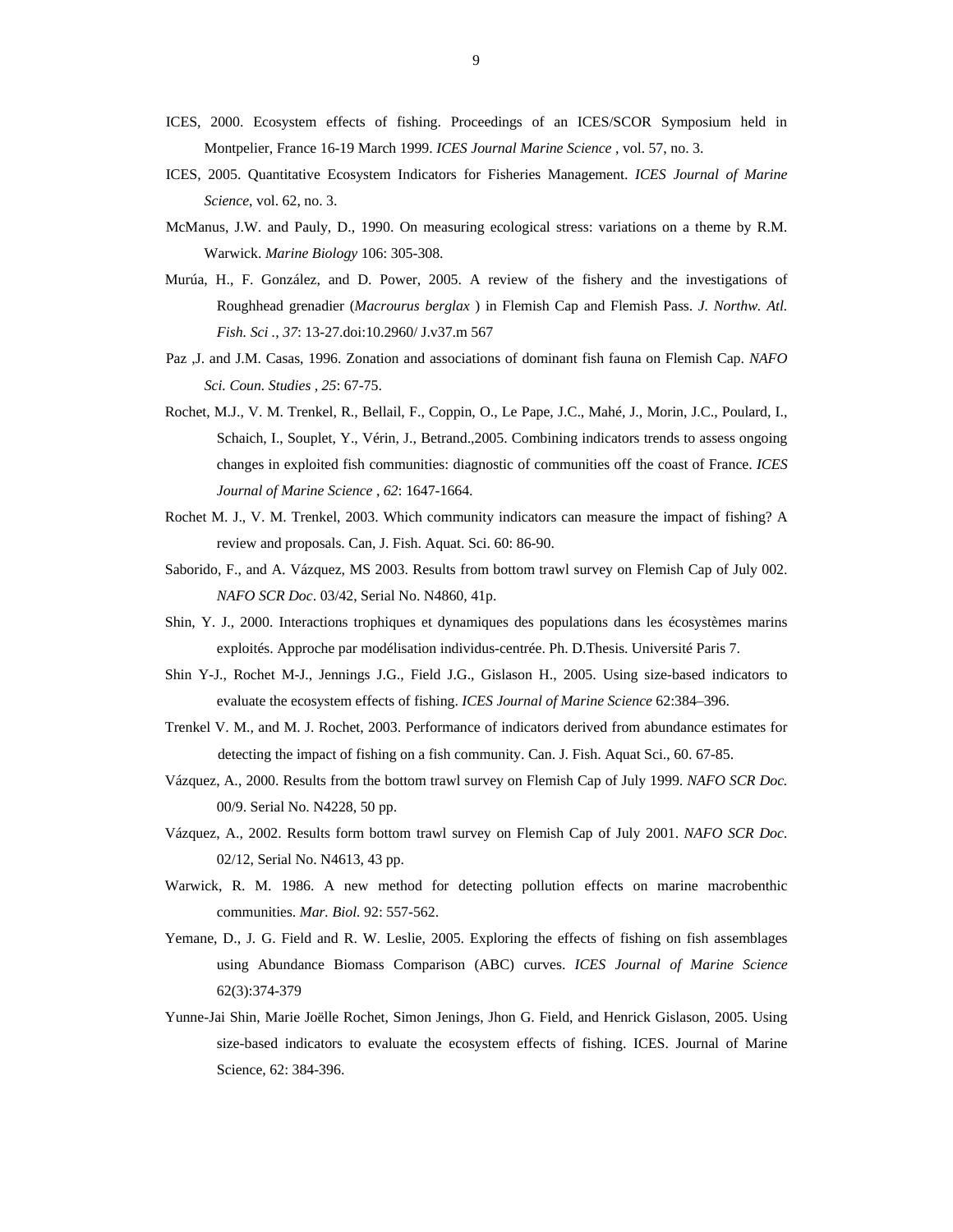| Year  | Valid hauls | Depth range |
|-------|-------------|-------------|
| 1988  | 115         | 126-710     |
| 1989  | 116         | 139-749     |
| 1990  | 113         | 128-723     |
| 1991  | 117         | 129-708     |
| 1992  | 117         | 129-725     |
| 1993  | 101         | 132-730     |
| 1994  | 116         | 135-721     |
| 1995  | 121         | 126-721     |
| 1996  | 117         | 135-701     |
| 1997  | 117         | 133-720     |
| 1998  | 119         | 140-712     |
| 1999  | 117         | 133-718     |
| 2000  | 120         | 135-704     |
| 2001  | 120         | 132-719     |
| 2002  | 120         | 130-740     |
| 2003  | 114         | 80-683      |
| 2004  | 124         | 136-1378    |
| 2005  | 117         | 132-1438    |
| 2006  | 115         | 134-1457    |
| Total | 2216        | 80-1457     |

**Table 1.-** Number of trips and hauls made during *Flemish Cap* EU bottom trawl surveys on NAFO Division 3M on R/V *Cornide de Saavedra* (1988-2002) and the R/V *Vizconde de Eza* (2003-2006).

**Table 2.-** Species included in the analysis

| Main fish species            | Common name                          | <b>Status</b> | Depth range |
|------------------------------|--------------------------------------|---------------|-------------|
| Anarhichas denticulatus      | Northern wolffish                    | No commercial | 129-1295    |
| Anarhichas lupus             | Wolf-fish                            | No commercial | 80-752      |
| Anarhichas minor             | Spotted wolffish                     | No commercial | 126-1100    |
| Antimora rostrata            | Blue antimora                        | No commercial | 171-1457    |
| Bathyraja spinicauda         | Spinetail ray                        | No commercial | 148-1277    |
| Chauliodus sloani            | Sloane's viperfish                   | No commercial | 252-1457    |
| Gadus morhua                 | Atlantic cod                         | Commercial    | 126-749     |
| Glyptocephalus cynoglossus   | Witch flounder                       | Commercial    | 126-730     |
| Hippoglossoides platessoides | American plaice                      | Commercial    | 126-715     |
| Lycodes esmarki              | Greater eelpout                      | No commercial | 218-863     |
| Lycodes reticulatus          | Artic eelpout                        | No commercial | 155-1311    |
| Lycodes vahlii               | Vahl's eelpout                       | No commercial | 251-1438    |
| Macrourus berglax            | Roughhead grenadier                  | Commercial    | 227-1457    |
| Nezumia bairdi               | Marlin-spike grenadier No commercial |               | 141-1438    |
| Notacanthus chemnitzi        | Spiny eel                            | No commercial | 221-1457    |
| Onogadus ensis               | Threadfin rockling                   | No commercial | 194-1457    |
| Pandalus borealis            | Northern shrimp                      | Commercial    | 80-1316     |
| Raja radiata                 | Thorny skate                         | Commercial    | 80-1334     |
| Reinhardtius hippoglossoides | Greenland halibut                    | Commercial    | 80-1457     |
| Sebastes (juveniles)         | Juveniles redfish                    | No commercial | 80-972      |
| Sebastes fasciatus           | Acadian redfish                      | Commercial    | 80-1089     |
| Sebastes marinus             | Ocean perch                          | Commercial    | 80-690      |
| Sebastes mentella            | Deepwater redfish                    | Commercial    | 80-1274     |
| Serrivomer beani             | Bean's sawtoothed eel No commercial  |               | 307-1457    |
| Stomias boa                  | Scaly dragonfish                     | No commercial | 141-1457    |
| Synaphobranchus kaupi        | Kaup's arrowtooth eel No commercial  |               | 201-1457    |
| Urophycis chesteri           | Longfin hake                         | No commercial | 141-771     |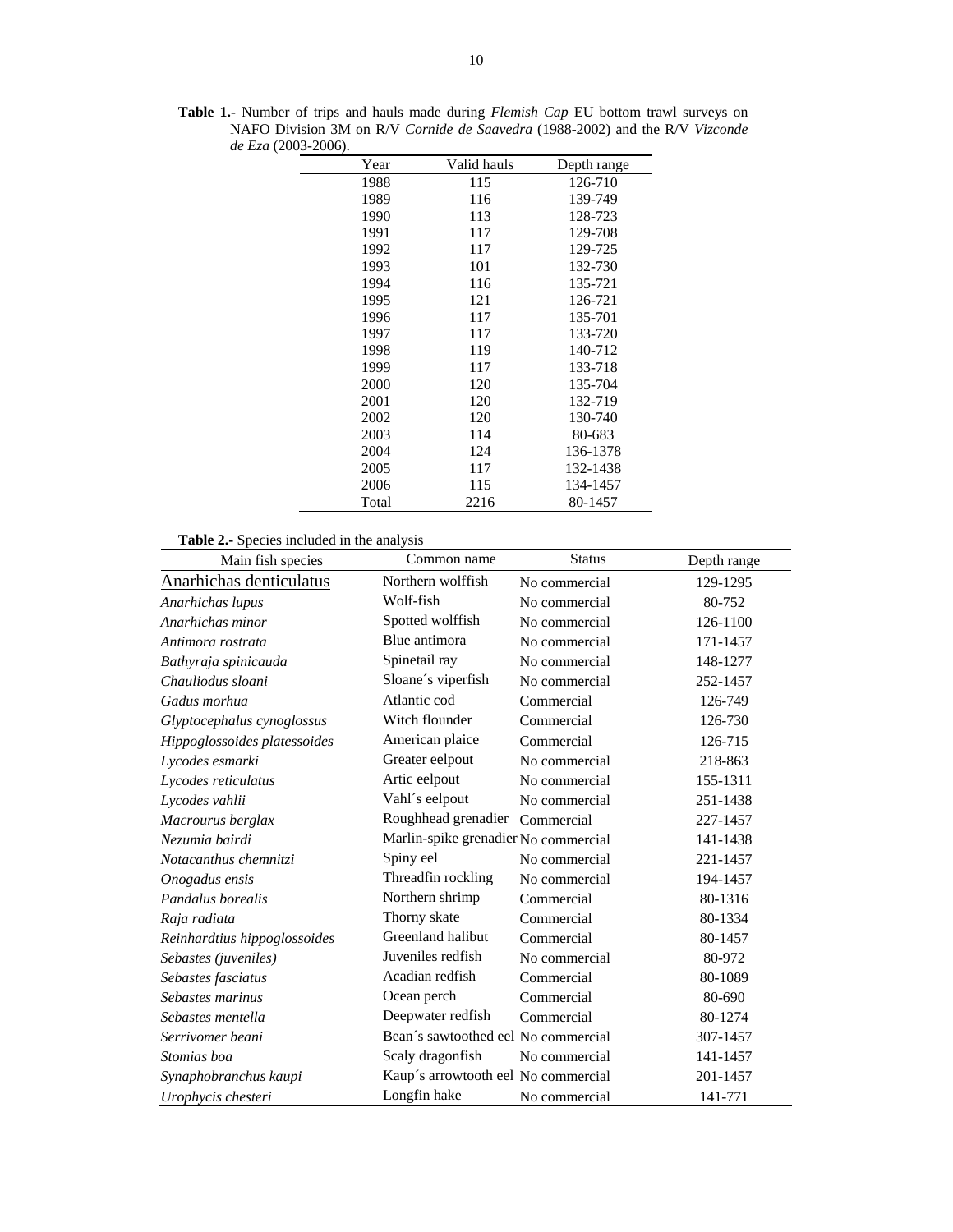**Table 3.-** Indicators for measuring the impact of fishing on population i

| Indicator            | Description                            | Required<br>information | Model                                  | <b>Estimation method</b>                                                | Null<br>hypothesis<br>$H_0$ | <b>Hypothesis</b><br>test method    |
|----------------------|----------------------------------------|-------------------------|----------------------------------------|-------------------------------------------------------------------------|-----------------------------|-------------------------------------|
| $\mathbf{r}_{i}$ (1) | Intrinsic<br>population<br>growth rate | $N_i(t)$                | $N_i(t) = N_i(t-1)e^{r_i}$             | $\log(N_i(t)) = \delta_i + r_i t + \varepsilon_{i,t}$                   | $r = 0$                     | $0$ within 95%<br>CI of $\hat{r}$ . |
| $L_{mean_i}$ (2)     | Mean length<br>of catch                | $C_{l,i}$               | $L_{mean_i}$<br>$C_i$ $\overline{I=1}$ | $\rightarrow$ <sub>mean</sub><br>$=a_i+b_it+\varepsilon_{i,t}$<br>mean, | $b_{ii} = 0$                | $0$ within 95%<br>CI of $b_i$       |

Table 4.- Indicators and their data requirements for measuring the impact of fishing on a community consisting of S species (i=1,...,S).

| Indicator                                                        | Name of<br>indicator                                    | Estimator                                                                                         | Method to<br>obtain indicator<br>distribution | Null hypothesis                                            | Alternative<br>hypothesis                                           | Hypothesis<br>test method       |
|------------------------------------------------------------------|---------------------------------------------------------|---------------------------------------------------------------------------------------------------|-----------------------------------------------|------------------------------------------------------------|---------------------------------------------------------------------|---------------------------------|
| $\frac{B_n(t)}{B(t)}, \frac{N_n(t)}{N(t)}$<br>(1)                | Proportion of<br>non-commercial<br>species              | $\hat{B}_n(t)$ $\hat{N}_n(t)$<br>$\overline{\hat{B}(t)}$ , $\overline{\hat{N}(t)}$                | Linear<br>regression                          | $\frac{\hat{N}_n(t)}{\hat{N}(t)} = a + ct, c = 0$ no trend | Increase in<br>proportion of non-<br>commercial<br>species, $c > 0$ | 0 within 95% CI<br>of $c$       |
| $\overline{L} = \frac{1}{C} \sum_{l=1}^{C} C_l l_l$ (2)          | Mean length in<br>community                             |                                                                                                   |                                               | No change                                                  | $SLOPE=0$                                                           | 0 within 95% CI<br>of $c$       |
| slope <sub>l<sub>s</sub></sub> , int <sub>l<sub>s</sub>(3)</sub> | Curvature<br>term and<br>intercept of<br>length spectra | Quadratic regression:<br>$\ln(N_{i,t}) = \alpha_t + \beta_t l_i + \gamma_t l_i^2 + \varepsilon_i$ | Unknown                                       | $\alpha_{i}=0$<br>$\gamma_t = 0$                           | $\alpha_{i} \neq 0$<br>$\gamma_t \neq 0$                            | Visual (trend of<br>the points) |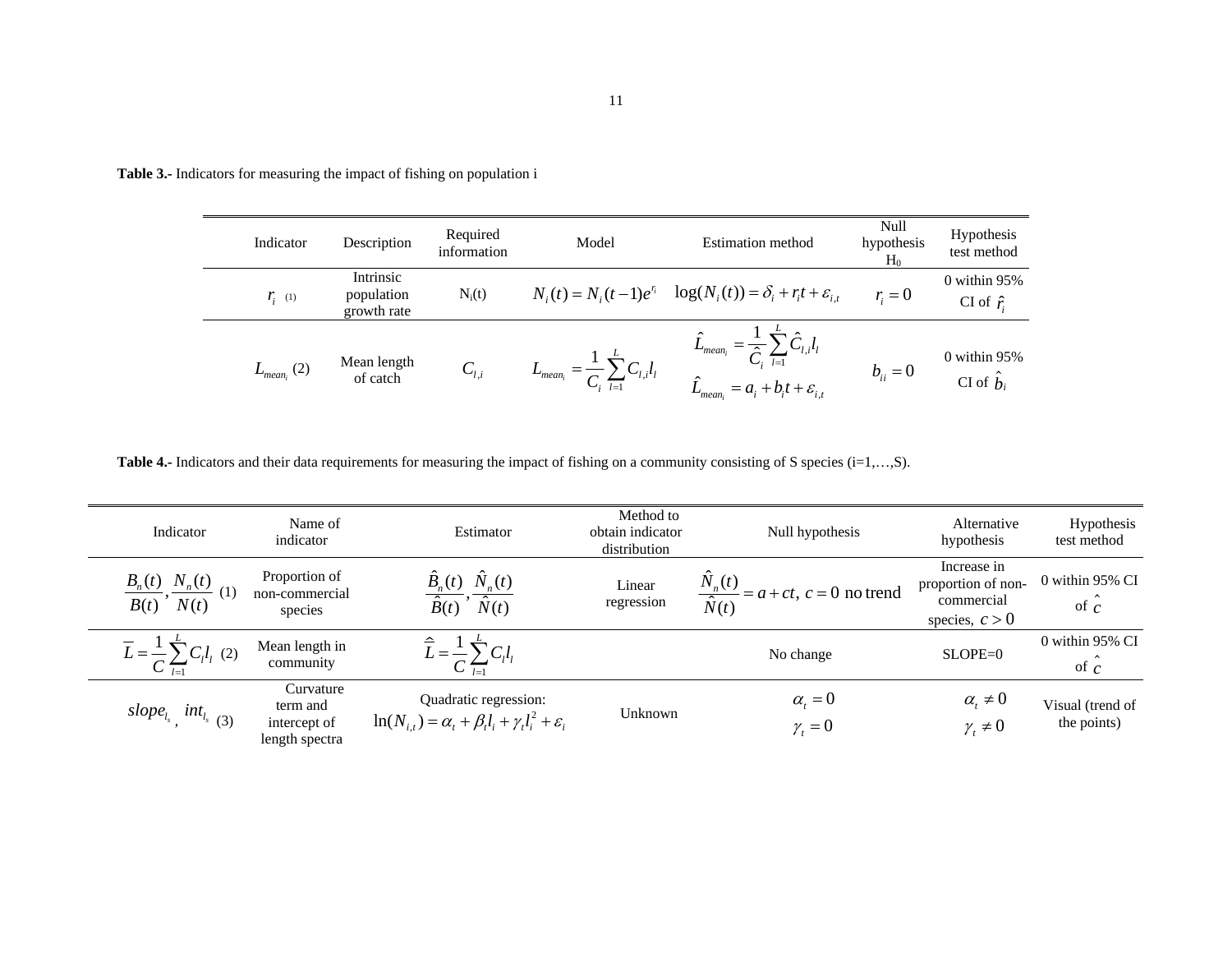| Main fish species            | $\bf r$   | Std(r) | Confidence interval<br>(95%) | Test  |
|------------------------------|-----------|--------|------------------------------|-------|
| Anarhichas denticulatus      | 0.0630    | 0.0161 | $0.0290 - 0.0970$            | Up    |
| Anarhichas lupus             | $-0.0108$ | 0.0251 | $-0.0638 - 0.0422$           | $r=0$ |
| Anarhichas minor             | 0.0133    | 0.0269 | $-0.0434 - 0.0701$           | $r=0$ |
| Antimora rostrata            | 0.0235    | 0.0160 | $-0.0103 - 0.0573$           | $r=0$ |
| Bathyraja spinicauda         | $-0.0270$ | 0.0129 | $-0.0542 - 0.0003$           | $r=0$ |
| Chauliodus sloani            | 0.0402    | 0.0205 | $-0.0031 - 0.0835$           | $r=0$ |
| Gadus morhua                 | $-0.2461$ | 0.0510 | $-0.3537 - 0.1384$           | Down  |
| Glyptocephalus cynoglossus   | 0.0062    | 0.0254 | $-0.0472 - 0.0597$           | $r=0$ |
| Hippoglossoides platessoides | $-0.1421$ | 0.0184 | $-0.1808 - 0.1033$           | Down  |
| Lycodes esmarki              | 0.0174    | 0.0332 | $-0.0530 - 0.0878$           | $r=0$ |
| Lycodes reticulatus          | 0.1794    | 0.0464 | $0.0815 - 0.2771$            | Up    |
| Lycodes vahlii               | $-0.1299$ | 0.0325 | $-0.1991 - 0.0606$           | Down  |
| Macrourus berglax            | 0.0430    | 0.0175 | $0.0060 - 0.0798$            | Up    |
| Nezumia bairdi               | 0.0553    | 0.0181 | $0.0169 - 0.0935$            | Up    |
| Notacanthus chemnitzi        | $-0.1053$ | 0.0260 | $-0.1601 - -0.0505$          | Down  |
| Onogadus ensis               | 0.1302    | 0.0215 | $0.0848 - 0.1755$            | Up    |
| Pandalus borealis            | 0.1916    | 0.0253 | $0.1382 - 0.2448$            | Up    |
| Raja radiata                 | 0.0276    | 0.0224 | $-0.0196 - 0.0748$           | $r=0$ |
| Reinhardtius hippoglossoides | 0.0708    | 0.0223 | $0.0237 - 0.1178$            | Up    |
| Sebastes (juveniles)         | 0.0980    | 0.0848 | $-0.0827 - 0.2786$           | $r=0$ |
| Sebastes fasciatus           | 0.1059    | 0.0487 | $0.0031 - 0.2086$            | Up    |
| Sebastes marinus             | 0.1602    | 0.0489 | $0.0570 - 0.2633$            | Up    |
| Sebastes mentella            | 0.0653    | 0.0241 | $0.0144 - 0.1161$            | Up    |
| Serrivomer beani             | 0.0418    | 0.0206 | $-0.0016 - 0.0852$           | $r=0$ |
| Stomias boa                  | 0.1462    | 0.0430 | $0.0549 - 0.2373$            | Up    |
| Synaphobranchus kaupi        | $-0.0190$ | 0.0720 | $-0.1716 - 0.1335$           | $r=0$ |
| Urophycis chesteri           | 0.1192    | 0.0276 | $0.0608 - 0.1774$            | Up    |

**Table 5.-** Intrinsic population growth for all the species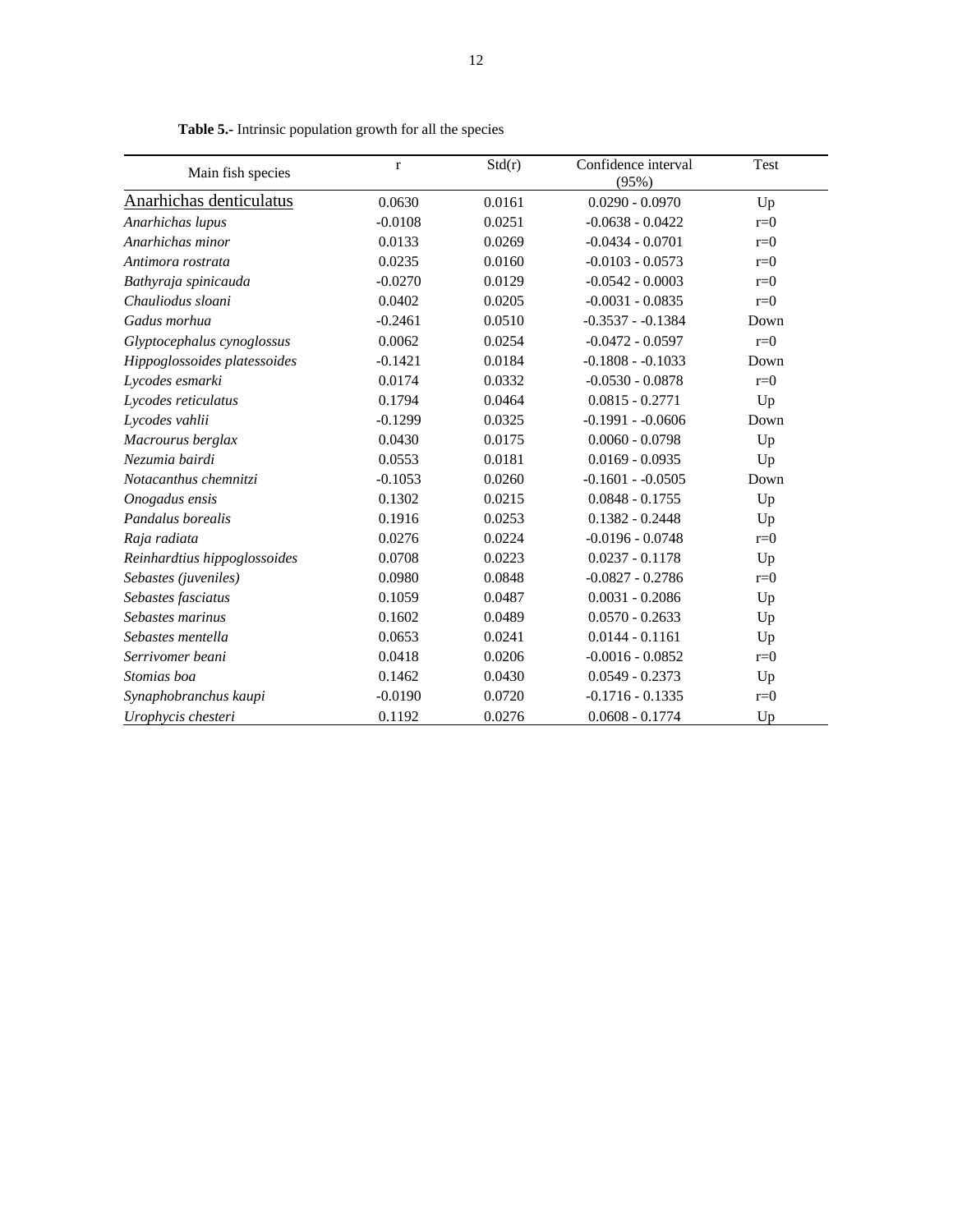| Main fish species            | Slope     | Confidence interval (95%) | Tendency |
|------------------------------|-----------|---------------------------|----------|
| Anarhichas denticulatus      | $-0.3140$ | $-0.8673 - 0.2392$        | Stable   |
| Anarhichas lupus             | $-0.5439$ | $-0.7697 - 0.3179$        | Down     |
| Anarhichas minor             | 0.0728    | $-0.7295 - 0.8751$        | Stable   |
| Antimora rostrata            | 0.2158    | $-0.1092 - 0.5408$        | Stable   |
| Bathyraja spinicauda         | $-0.0877$ | $-1.2077 - 1.0322$        | Stable   |
| Chauliodus sloani            | 0.0474    | $-0.0306 - 0.1253$        | Stable   |
| Gadus morhua                 | 0.3579    | $-0.7310 - 1.4468$        | Stable   |
| Glyptocephalus cynoglossus   | 0.1211    | $-0.0146 - 0.2567$        | Stable   |
| Hippoglossoides platessoides | 0.3965    | $0.1695 - 0.6233$         | Up       |
| Lycodes esmarki              | $-0.0810$ | $-0.3192 - 0.1572$        | Stable   |
| Lycodes reticulatus          | $-0.4386$ | $-0.6398 - 0.2373$        | Down     |
| Lycodes vahlii               | 0.1275    | $-0.2450 - 0.4999$        | Stable   |
| Macrourus berglax            | $-0.1000$ | $-0.2768 - 0.0768$        | Stable   |
| Nezumia bairdi               | 0.0456    | $-0.0057 - 0.0969$        | Stable   |
| Notacanthus chemnitzi        | 1.8386    | $0.9281 - 2.7490$         | Up       |
| Onogadus ensis               | 0.1509    | $-0.2752 - 0.5770$        | Stable   |
| Pandalus borealis            | $-0.5193$ | $-0.6771 - -0.3614$       | Down     |
| Raja radiata                 | $-0.4193$ | $-0.6450 - 0.1935$        | Down     |
| Reinhardtius hippoglossoides | $-0.4632$ | $-0.7246 - 0.2016$        | Down     |
| Sebastes (juveniles)         | $-0.0686$ | $-0.3241 - 0.1869$        | Stable   |
| Sebastes fasciatus           | $-0.3982$ | $-0.5416 - 0.2548$        | Down     |
| Sebastes marinus             | $-0.2912$ | $-0.6512 - 0.0688$        | Stable   |
| Sebastes mentella            | $-0.1667$ | $-0.4479 - 0.1146$        | Stable   |
| Serrivomer beani             | 0.1351    | $-0.0636 - 0.3338$        | Stable   |
| Stomias boa                  | $-0.2394$ | $-0.4523 - 0.0264$        | Down     |
| Synaphobranchus kaupi        | 0.0006    | $-0.7135 - 0.7147$        | Stable   |
| Urophycis chesteri           | $-0.2368$ | $-0.4453 - 0.0283$        | Down     |

**Table 6.-** Mean length of each species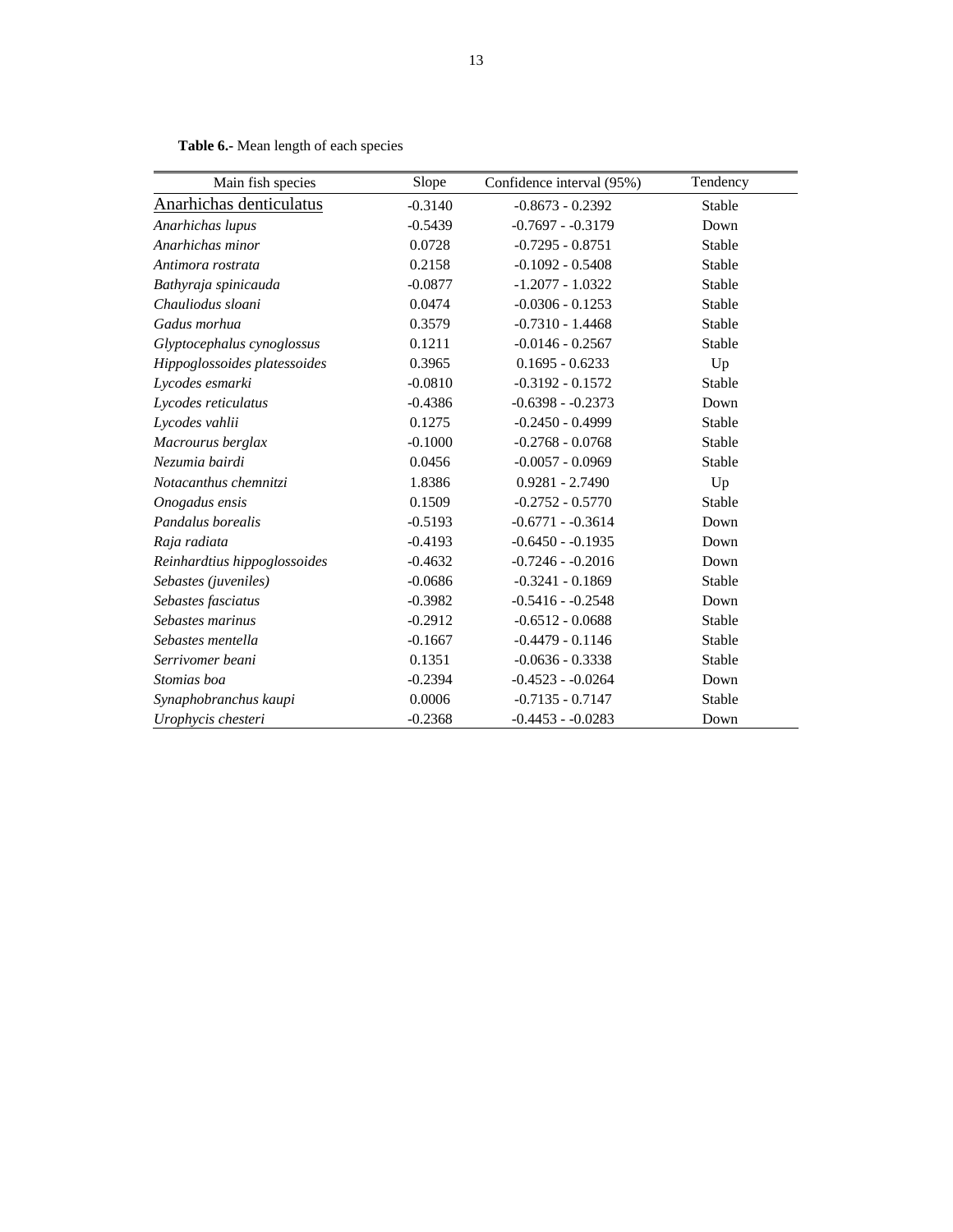**Table 7.-** Diversity index for the years 1988-2006

## **a)Abundance**

 **A) With all the species** 

| Year | Н          | J          | N          | D          |
|------|------------|------------|------------|------------|
| 1988 | 1.6828273  | 0.54442064 | 5.38074746 | 4.2060117  |
| 1989 | 1.79453166 | 0.5575026  | 6.0166562  | 4.94847752 |
| 1990 | 1.88529281 | 0.57202249 | 6.58828329 | 4.98127116 |
| 1991 | 1.69391809 | 0.5139569  | 5.44075635 | 3.79170369 |
| 1992 | 1.31838041 | 0.40001385 | 3.73736347 | 2.7560456  |
| 1993 | 1.36858049 | 0.41524522 | 3.9297684  | 2.79910198 |
| 1994 | 1.62130713 | 0.49192578 | 5.05969967 | 3.24789988 |
| 1995 | 1.43166147 | 0.43438481 | 4.18564775 | 2.81084732 |
| 1996 | 1.54070683 | 0.4674706  | 4.66788852 | 3.14654349 |
| 1997 | 1.58849776 | 0.48197099 | 4.89638784 | 3.3815867  |
| 1998 | 0.59009964 | 0.17904395 | 1.80416817 | 1.28443656 |
| 1999 | 0.81802435 | 0.24819928 | 2.26601855 | 1.56552305 |
| 2000 | 0.97476822 | 0.29918334 | 2.65055278 | 1.75501621 |
| 2001 | 0.94158265 | 0.28568849 | 2.56403618 | 1.70349908 |
| 2002 | 0.9517414  | 0.28877078 | 2.59021633 | 1.81863438 |
| 2003 | 1.28688624 | 0.39045811 | 3.62149252 | 2.30892017 |
| 2004 | 1.32864206 | 0.40312737 | 3.77591245 | 2.64790205 |
| 2005 | 1.34650364 | 0.40854681 | 3.84396212 | 2.56651664 |
| 2006 | 1.5537058  | 0.47141466 | 4.72896236 | 4.08027894 |

 **B) Without the** *Pandalus borealis* **and** *Sebastes* **juveniles** 

| Year | H          |            | N          | D          |
|------|------------|------------|------------|------------|
| 1988 | 1.48797291 | 0.48873771 | 4.42811025 | 3.4088182  |
| 1989 | 1.6153932  | 0.50829636 | 5.0298653  | 4.04757287 |
| 1990 | 1.84479983 | 0.57311929 | 6.32683323 | 4.58990879 |
| 1991 | 1.75624323 | 0.54560764 | 5.79064236 | 4.15927515 |
| 1992 | 1.50829332 | 0.46857767 | 4.5190117  | 2.87754057 |
| 1993 | 1.88042822 | 0.58418787 | 6.5563118  | 3.51083863 |
| 1994 | 1.94607632 | 0.6045826  | 7.00116328 | 4.42778964 |
| 1995 | 1.38522186 | 0.43034337 | 3.99571231 | 2.16100494 |
| 1996 | 1.30023903 | 0.40394197 | 3.67017386 | 2.0763861  |
| 1997 | 1.56202786 | 0.48527124 | 4.76848128 | 3.22086972 |
| 1998 | 1.72461172 | 0.53578076 | 5.61034224 | 3.07783809 |
| 1999 | 1.2814742  | 0.39811235 | 3.60194582 | 2.05821168 |
| 2000 | 1.33630411 | 0.42047875 | 3.8049548  | 2.32126039 |
| 2001 | 1.64051048 | 0.50965323 | 5.15780177 | 3.02234478 |
| 2002 | 1.42107635 | 0.44148219 | 4.14157584 | 2.9174913  |
| 2003 | 1.54895644 | 0.48121038 | 4.70655606 | 3.70467232 |
| 2004 | 1.48147835 | 0.46024713 | 4.3994448  | 3.42281174 |
| 2005 | 1.49113983 | 0.46324863 | 4.44215593 | 3.88705893 |
| 2006 | 1.10045926 | 0.34187689 | 3.00554604 | 2.47130625 |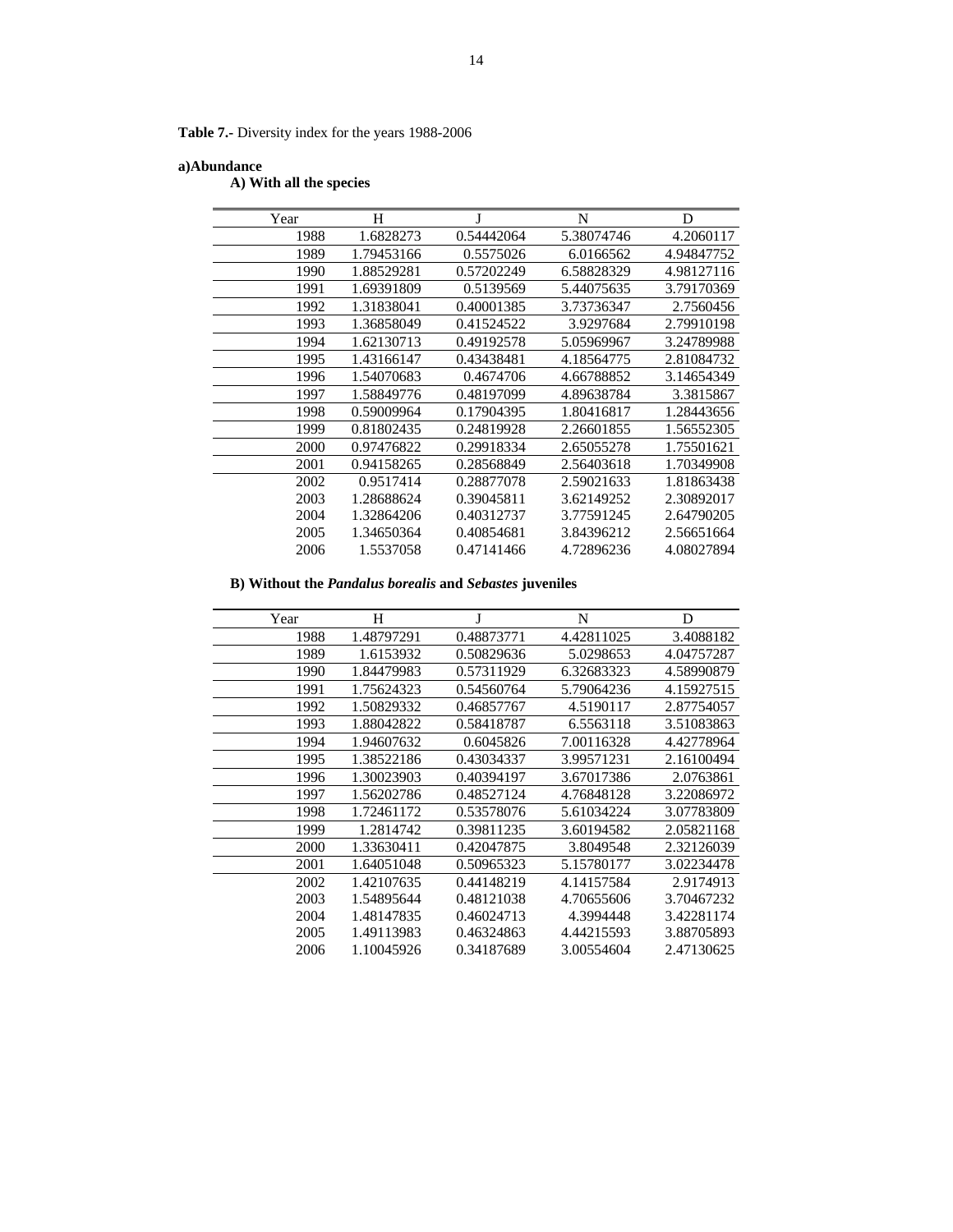**A) With all the species** 

| Year | H          | J          | N          | D          |
|------|------------|------------|------------|------------|
| 1988 | 1.83568178 | 0.59387142 | 6.26940705 | 4.40492068 |
| 1989 | 1.7017545  | 0.52867976 | 5.48355988 | 3.97847166 |
| 1990 | 2.05113459 | 0.62234106 | 7.77671952 | 5.63042813 |
| 1991 | 1.95244093 | 0.59239611 | 7.04586507 | 4.27265342 |
| 1992 | 1.89981011 | 0.57642723 | 6.68462496 | 3.97236544 |
| 1993 | 2.20364093 | 0.66861347 | 9.05793287 | 5.53698523 |
| 1994 | 2.22428881 | 0.67487831 | 9.24690413 | 6.63821597 |
| 1995 | 2.06440664 | 0.62636797 | 7.88062044 | 4.32298722 |
| 1996 | 1.91738364 | 0.58175927 | 6.80313569 | 3.66889554 |
| 1997 | 1.9174735  | 0.58178653 | 6.8037471  | 4.55847966 |
| 1998 | 2.10554194 | 0.63884896 | 8.21155196 | 5.16846986 |
| 1999 | 1.78282013 | 0.54093094 | 5.94660299 | 3.47853393 |
| 2000 | 1.65118606 | 0.5067947  | 5.21315928 | 3.38035022 |
| 2001 | 2.18841002 | 0.66399222 | 8.92101762 | 5.67126699 |
| 2002 | 2.08252773 | 0.63186614 | 8.02472768 | 5.98382873 |
| 2003 | 1.93435245 | 0.58690783 | 6.91956183 | 4.96703232 |
| 2004 | 2.07007793 | 0.62808871 | 7.92544073 | 5.7508315  |
| 2005 | 1.86858852 | 0.56695419 | 6.47914479 | 5.02864439 |
| 2006 | 1.52717915 | 0.46336612 | 4.605168   | 3.38855636 |

# **B) Without the** *Pandalus borealis* **and** *Sebastes juvenil*

| Year | H          | J          | N          | D          |
|------|------------|------------|------------|------------|
| 1988 | 1.79885558 | 0.59084984 | 6.04272809 | 4.32268394 |
| 1989 | 1.67028884 | 0.52556971 | 5.31370239 | 3.92031329 |
| 1990 | 1.87812597 | 0.58347264 | 6.54123488 | 4.77862107 |
| 1991 | 1.79223797 | 0.55679003 | 6.00287169 | 3.79559503 |
| 1992 | 1.61044023 | 0.50031139 | 5.0050141  | 2.96609246 |
| 1993 | 2.00519024 | 0.62294737 | 7.42750678 | 4.06044086 |
| 1994 | 2.16191641 | 0.6716371  | 8.68777108 | 6.1855637  |
| 1995 | 1.96463384 | 0.61034782 | 7.13230058 | 3.99195121 |
| 1996 | 1.80887438 | 0.56195842 | 6.10357325 | 3.37840794 |
| 1997 | 1.82362694 | 0.56654156 | 6.19428404 | 4.29600794 |
| 1998 | 1.93946469 | 0.60252858 | 6.9550269  | 4.19620022 |
| 1999 | 1.61205824 | 0.50081405 | 5.01311883 | 2.9338111  |
| 2000 | 1.48155104 | 0.46618186 | 4.39976458 | 3.00063147 |
| 2001 | 1.96746554 | 0.61122754 | 7.15252569 | 4.31937608 |
| 2002 | 1.80534292 | 0.56086131 | 6.08205676 | 4.04745047 |
| 2003 | 1.68165839 | 0.52243655 | 5.37446156 | 3.92268027 |
| 2004 | 1.80816339 | 0.56173754 | 6.09923521 | 4.26764837 |
| 2005 | 1.55989289 | 0.48460797 | 4.75831155 | 3.63851228 |
| 2006 | 1.32222257 | 0.41077154 | 3.75175066 | 2.95262521 |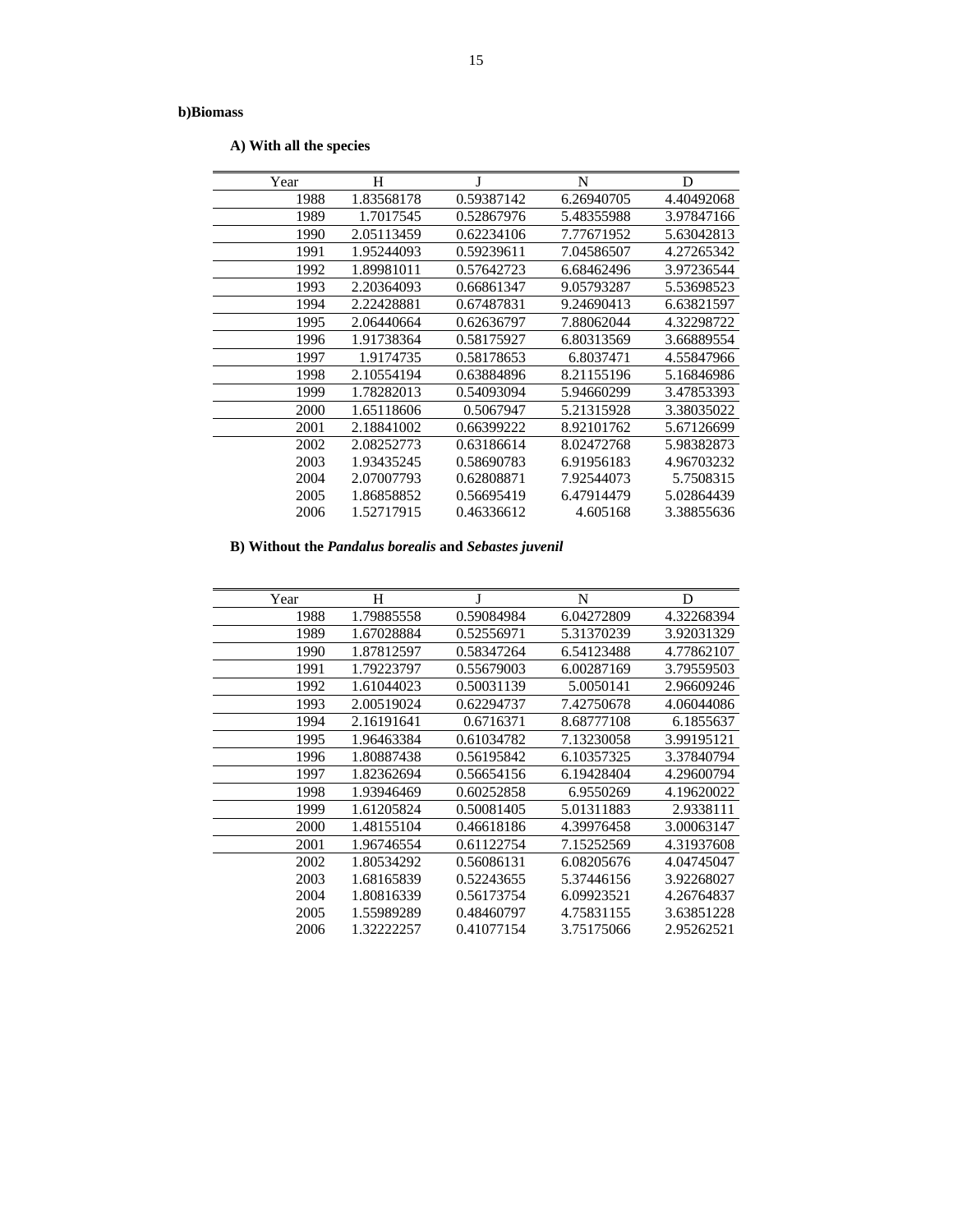**Table 8.-** Abundance (,000000) by species and total per year

| <b>Species</b>               | 1988       | 1989                               | 1990    | 1991                      | 1992             | 1993    | 1994    | 1995    | 1996    | 1997    | 1998                               | 1999    | 2000     | 2001    | 2002    | 2003    | 2004                                        | 2005             | 2006                                                                                                                                                               | <b>Total</b> |
|------------------------------|------------|------------------------------------|---------|---------------------------|------------------|---------|---------|---------|---------|---------|------------------------------------|---------|----------|---------|---------|---------|---------------------------------------------|------------------|--------------------------------------------------------------------------------------------------------------------------------------------------------------------|--------------|
| Anarhichas denticulatus      | 0.276      | 0.204                              | 0.151   | 0.299                     | 0.424            | 0.437   | 0.723   | 0.755   | 0.657   | 0.456   | 0.538                              | 0.336   | 0.261    | 0.449   | 0.709   | 0.649   | 0.781                                       | 0.858            | 0.884                                                                                                                                                              | 9.571        |
| Anarhichas lupus             | 8.994      | 8.857                              | 8.127   | 11.529                    | 8.62             | 21.044  | 12.777  | 25.989  | 43.679  | 15.219  | 12.483                             | 5.147   | 4.772    | 9.479   | 3.786   | 16.934  | 15.293                                      | 9.618            | 10.304                                                                                                                                                             | 243.657      |
| Anarhichas minor             | 1.206      | 0.938                              | 1.167   | 2.607                     | 1.791            | 2.591   | 5.09    | 5.434   | 6.604   | 6.04    | 4.577                              | 2.018   | 1.502    | 1.201   | 1.071   | 1.579   | 3.046                                       | 2.686            | 2.663                                                                                                                                                              | 52.605       |
| Antimora rostrata            | 4.312      | 3.734                              | 2.885   | 4.928                     | 7.517            | 3.103   | 4.65    | 1.807   | 3.255   | 2.682   | 4.112                              | 3.313   | 3.775    | 7.727   | 3.632   | 4.411   | 8.75                                        | 6.422            | 4.889                                                                                                                                                              | 81.592       |
| Bathyraja spinicauda         | 0.238      | 0.182                              | 0.288   | 0.224                     | 0.185            | 0.339   | 0.188   | 0.127   | 0.171   | 0.108   | 0.098                              | 0.176   | 0.115    | 0.186   | 0.103   | 0.188   | 0.187                                       | 0.185            | 0.141                                                                                                                                                              | 3.191        |
| Chauliodus sloani            | 0.74       | 0.202                              | 0.662   | 0.542                     | 0.912            | 1.186   | 0.789   | 0.324   | 0.845   | 1.245   | 0.549                              | 1.353   | 1.52     | 0.51    | 0.683   | 0.586   | 1.471                                       | 0.959            | 1.266                                                                                                                                                              | 15.604       |
| Gadus morhua                 | 129.048    | 192.649                            | 53.976  | 195.344                   | 128.247          | 169.032 | 36.777  | 19.578  | 12.426  | 9.052   | 2.987                              | 1.391   | 1.312    | 2.55    | 1.976   | 1.555   | 4.303                                       | 8.732            | 25.876                                                                                                                                                             | 867.763      |
| Glyptocephalus cynoglossus   | 2.354      | 0.631                              | 0.915   | 1.683                     | 1.919            | 2.418   | 1.983   | 1.495   | 0.999   | 0.599   | 0.56                               | 0.971   | 0.864    | 0.996   | 0.454   | 1.546   | 3.022                                       | 3.21             | 1.76                                                                                                                                                               | 26.025       |
| Hippoglossoides platessoides | 25.222     | 21.834                             | 16.674  | 14.601                    | 10.563           | 9.307   | 8.514   | 7.185   | 4.38    | 2.901   | 2.892                              | 2.06    | 1.624    | 2.365   | 1.489   | 2.999   | 4.109                                       | 2.831            | 2.139                                                                                                                                                              | 118.467      |
| Lycodes esmarki              | $\Omega$   | 0.252                              | 0.303   | 1.025                     | 0.286            | 1.621   | 0.317   | 0.885   | 1.536   | 1.177   | 2.198                              | 1.007   | 0.762    | 1.168   | 0.207   | 1.023   | 0.715                                       | 0.659            | 0.373                                                                                                                                                              | 15.514       |
| Lycodes reticulatus          | 0.318      | 6.039                              | 5.732   | 10.089                    | 5.766            | 4.873   | 8.294   | 10.733  | 9.913   | 10.888  | 24.015                             | 7.515   | 8.366    | 14.049  | 10.413  | 23.694  |                                             | 35.898 1156.917  | 15.26                                                                                                                                                              | 1368.454     |
| Lycodes vahlii               | $\sqrt{ }$ |                                    | 0.25    | 0.503                     | 0.627            | 0.963   | 0.826   | 0.802   | 1.203   | 0.589   | 0.513                              | 0.184   | 0.129    | 0.374   | 0.083   | 0.228   | 0.217                                       | 0.066            | 0.091                                                                                                                                                              | 7.648        |
| Macrourus berglax            | 4.695      | 1.964                              | 1.823   | 2.956                     | 3.324            | 7.038   | 4.015   | 4.243   | 3.467   | 2.952   | 4.413                              | 3.135   | 2.54     | 4.996   | 3.025   | 9.215   | 11.051                                      | 4.361            | 6.027                                                                                                                                                              | 80.545       |
| Nezumia bairdi               |            | 5.414                              | 4.114   | 16.831                    | 9.187            | 19.025  | 14.697  | 13.638  | 13.198  | 14.163  | 16.416                             | 10.375  | 12.203   | 12.684  | 12.003  | 32.585  | 25.616                                      | 14.964           | 18.751                                                                                                                                                             | 265.864      |
| Notacanthus chemnitzi        | 0.81       | 0.291                              | 0.107   | 0.522                     | 0.534            | 0.784   | 0.604   | 0.498   | 0.215   | 0.312   | 0.31                               | 0.098   | 0.1      | 0.149   | 0.122   | 0.055   | 0.248                                       | 0.094            | 0.078                                                                                                                                                              | 5.121        |
| Onogadus ensis               | 0.204      | 0.115                              | 0.081   | 0.219                     | 0.221            | 0.318   | 0.139   | 0.337   | 0.421   | 0.375   | 0.997                              | 0.24    | 0.238    | 0.522   | 0.427   | 1.683   | 1.681                                       | 1.1              | 1.155                                                                                                                                                              | 10.269       |
| Pandalus borealis            | 147.148    | 127.451                            | 182.253 |                           | 679.336 1550.143 | 907.847 | 261.267 | 590.707 | 428.447 |         | 623.509 3514.731 1869.984 1758.975 |         |          |         |         |         | 2385.96 3031.864 2772.297 4443.552 6896.874 |                  | 3738.488                                                                                                                                                           | 35763.685    |
| Raja radiata                 | 1.047      | 0.608                              | 0.8     | 1.49                      | 1.272            | 2.058   | 1.471   | 0.944   | 0.686   | 0.735   | 0.874                              | 0.608   | 0.534    | 0.936   | 0.693   | 3.338   | 3.318                                       | 1.499            | 1.557                                                                                                                                                              | 23.421       |
| Reinhardtius hippoglossoides | 7.565      | 3.791                              | 5.725   | 9.327                     | 10.529           | 9.133   | 11.626  | 21.763  | 22.733  | 31.091  | 43.217                             | 35.941  | 26.956   | 23.548  | 19.177  | 10.587  | 25.32                                       | 16.285           | 15.676                                                                                                                                                             | 342.425      |
| Sebastes (juveniles)         | $\Omega$   | 0                                  | 242.638 | 284.169                   | 841.257          | 601.456 | 653.717 | 9.285   | 16.478  | 27.389  | 35.517                             | 20.905  | 63.923   | 369.927 | 675.993 | 339.699 |                                             | 1552.25 1359.611 | 1498.605                                                                                                                                                           | 8592.819     |
| Sebastes fasciatus           | 352.6684   | 233.705                            |         | 103.773 142.0545 71.86761 |                  | 19.16   | 47.378  | 33.273  | 66.698  | 97.344  | 48.821                             | 49.534  | 70.217   | 85.84   |         |         | 191.84 373.9108 684.5279                    | 886.45           | 3218.257                                                                                                                                                           | 5752.674     |
| Sebastes marinus             | 60.873     | 62.903                             | 29.431  | 14.025                    | 10.754           | 11.93   | 73.053  | 50.616  | 53.187  | 165.28  | 22.996                             | 22.786  | 63.806   | 16.877  | 27.723  | 370.522 | 596.407                                     | 634.949          | 1497.113                                                                                                                                                           | 3724.358     |
| Sebastes mentella            |            | 340.347 225.5399 100.1474 137.0859 |         |                           | 316.641          | 47.509  | 162.105 | 408.934 | 531.611 | 340.657 | 240.863                            | 332.937 | 352.996  | 216.683 |         |         | 217.637 372.1031 389.5662                   | 561.661          | 936.308                                                                                                                                                            | 5242.485     |
| Serrivomer beani             | 0.079      | 0.127                              | 0.142   | 0.146                     | 0.329            | 0.487   | 0.151   | 0.217   | 0.214   | 0.324   | 0.613                              | 0.404   | 0.493    | 0.276   | 0.235   | 0.36    | 0.297                                       | 0.171            | 0.214                                                                                                                                                              | 5.2          |
| Stomias boa                  |            | 0.138                              | 0.11    | 0.24                      | 0.414            | 0.205   | 0.173   | 0.249   | 0.012   | 0.589   | 0.961                              | 1.007   | 1.231    | 0.976   | 0.938   | 0.979   | 0.943                                       | 0.668            | 1.431                                                                                                                                                              | 11.264       |
| Synaphobranchus kaupi        | 1.471      | 0.722                              | 0.257   | 0.609                     | 0.553            | 0.431   | 0.034   | 0.056   | 0.017   | 0.042   | 0.273                              | 0.007   | $\Omega$ | 0.125   | 0.027   | 0.389   | 0.722                                       | 0.424            | 2.652                                                                                                                                                              | 7.34         |
| Urophycis chesteri           | 1.493      | 1.078                              | 1.249   | 1.416                     | 1.194            | 2.409   | 2.579   | 1.27    | 1.64    | 0.619   | 7.323                              | 4.733   | 2.683    | 5.796   | 1.301   | 13.124  | 13.357                                      | 8.933            | 6.238                                                                                                                                                              | 76.942       |
| <b>Total</b>                 | 1091.108   | 913.153                            |         |                           |                  |         |         |         |         |         |                                    |         |          |         |         |         |                                             |                  | 770.161 1542.185 2987.907 1846.704 1313.979 1211.144 1224.692 1356.345 3993.904 2378.165 2381.897 3166.373 4207.701 4362.223 7829.808 11581.22 11008.498 64076.061 |              |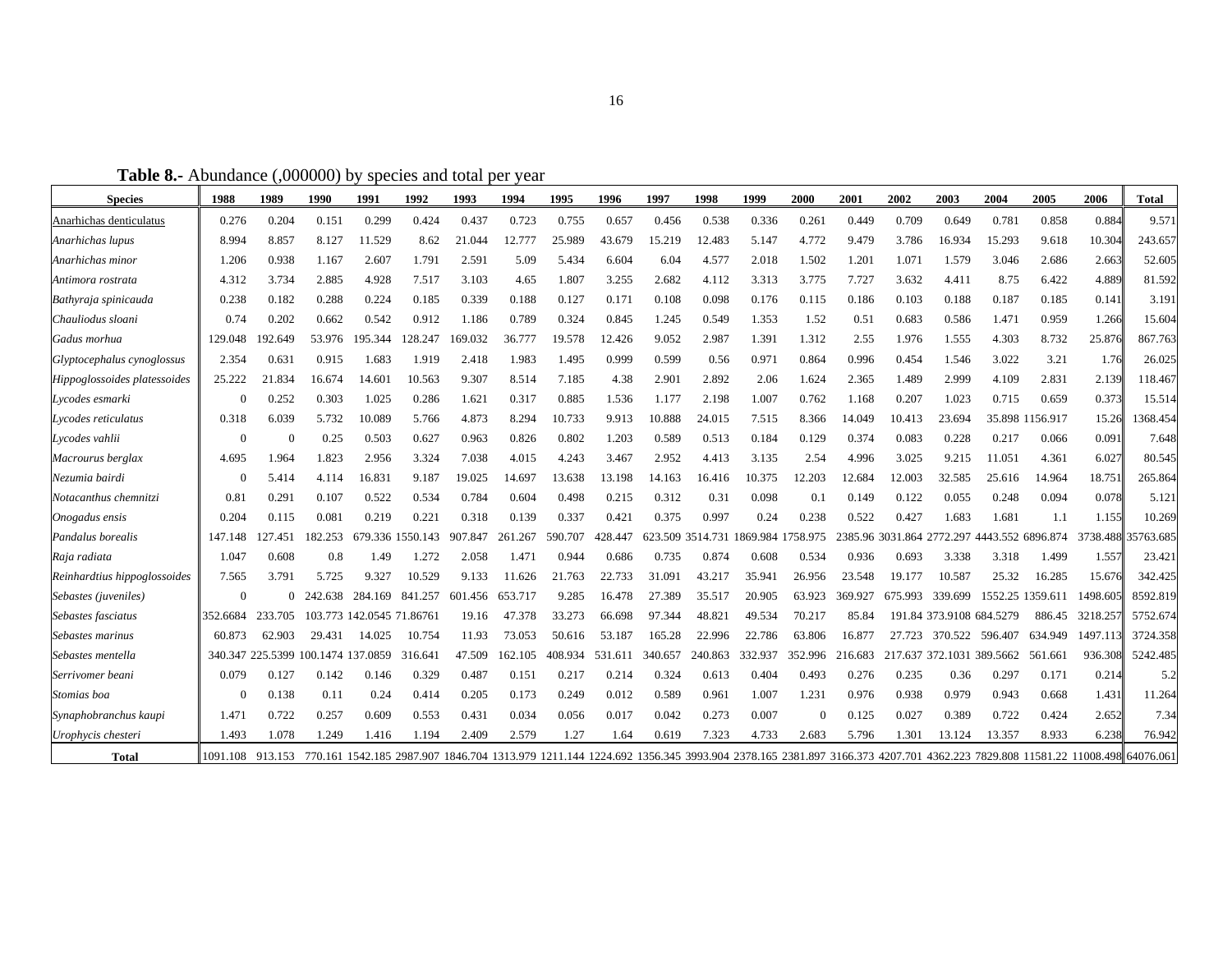**Table 9.-** Biomass (thousand of tons) by species and total per year

| <b>Species</b>               | 1988   | 1989        | 1990   | 1991   | 1992   | 1993           | 1994   | 1995   | 1996           | 1997   | 1998   | 1999   | 2000   | 2001   | 2002           | 2003   | 2004   | 2005     | 2006   | <b>Total</b> |
|------------------------------|--------|-------------|--------|--------|--------|----------------|--------|--------|----------------|--------|--------|--------|--------|--------|----------------|--------|--------|----------|--------|--------------|
| Anarhichas denticulatus      | 877    | 1401        | 751    | 1022   | 1379   | 1701           | 2120   | 2567   | 2298           | 1398   | 1450   | 1045   | 648    | 1197   | 1659           | 1306   | 2072   | 1513     | 2224   | 27751        |
| Anarhichas lupus             | 4815   | 4676        | 4942   | 6015   | 4614   | 8117           | 6290   | 8817   | 9990           | 4464   | 3429   | 1502   | 1378   | 2205   | 1116           | 2707   | 4196   | 2701     | 3063   | 80221        |
| Anarhichas minor             | 2174   | 1411        | 2445   | 3060   | 3130   | 3691           | 7228   | 7923   | 8271           | 8173   | 6108   | 3036   | 2495   | 2460   | 2450           | 1864   | 4310   | 3496     | 3696   | 75246        |
| Antimora rostrata            | 392    | 302         | 286    | 560    | 720    | 510            | 799    | 195    | 186            | 235    | 488    | 292    | 263    | 665    | 348            | 309    | 1157   | 814      | 948    | 9077         |
| Bathyraja spinicauda         | 1991   | 676         | 1154   | 995    | 1111   | 1315           | 1009   | 453    | 830            | 601    | 451    | 656    | 296    | 874    | 604            | 371    | 1113   | 924      | 725    | 14158        |
| Chauliodus sloani            | 29     | $\mathbf Q$ | 19     | 16     | 35     | 43             | 26     | 13     | 29             | 45     | 18     | 43     | 50     | 20     | 22             | 19     | 51     | 32       | 41     | 530          |
| Gadus morhua                 | 37133  | 03795       | 53977  | 36597  | 25389  | 55431          | 24062  | 9072   | 8196           | 9063   | 4532   | 2596   | 2782   | 2451   | 2270           | 1593   | 4070   | 4928     | 12254  | 363056       |
| Glyptocephalus cynoglossus   | 914    | 335         | 419    | 769    | 836    | 1037           | 788    | 715    | 509            | 319    | 240    | 379    | 412    | 462    | 211            | 841    | 1565   | 1547     | 869    | 12251        |
| Hippoglossoides platessoides | 12029  | 10533       | 8986   | 7565   | 6594   | 5896           | 6169   | 5201   | 3073           | 2268   | 2577   | 1940   | 1204   | 1803   | 1536           | 2298   | 3512   | 2366     | 1649   | 75171        |
| Lycodes esmarki              |        | 98          | 86     | 275    | 100    | 591            | 90     | 229    | 310            | 268    | 323    | 179    | 142    | 204    | 55             | 198    | 155    | 138      | 82     | 3523         |
| Lycodes reticulatus          | 69     | 975         | 1010   | 1598   | 1114   | 827            | 1565   | 1745   | 1179           | 1366   | 1662   | 676    | 619    | 992    | 743            | 1735   | 3502   | 2319     | 1662   | 25289        |
| Lycodes vahlii               |        |             | 34     | 104    | 133    | 280            | 218    | 163    | 213            | 97     | 69     | 47     | 16     | 51     | 11             | 26     | 25     | <b>g</b> | 13     | 1509         |
| Macrourus berglax            | 2390   | 1037        | 1014   | 1587   | 1865   | 3595           | 2350   | 1838   | 1619           | 1425   | 2014   | 1488   | 1249   | 2473   | 1440           | 2295   | 3593   | 1841     | 3498   | 36221        |
| Nezumia bairdi               |        | 314         | 227    | 653    | 606    | 909            | 874    | 738    | 738            | 863    | 807    | 830    | 577    | 590    | 602            | 1275   | 1185   | 722      | 963    | 13471        |
| Notacanthus chemnitzi        | 501    | 408         | 65     | 478    | 449    | 652            | 455    | 344    | 180            | 287    | 169    | 62     | 100    | 107    | 65             | 25     | 139    | 49       | 90     | 4124         |
| Onogadus ensis               | 51     | 13          | 17     | 38     | 50     | 84             | 40     | 39     | 33             | 62     | 104    | 50     | 43     | 104    | 55             | 150    | 272    | 156      | 270    | 1579         |
| Pandalus borealis            | 2164   | 1973        | 2160   | 8211   | 16531  | 8059           | 3338   | 5323   | 6502           | 5096   | 16620  | 12430  | 9720   | 14110  | 18134          | 20697  | 20040  | 24599    | 16049  | 209593       |
| Raja radiata                 | 1885   | 1051        | 1617   | 2965   | 2438   | 3608           | 2445   | 1719   | 1182           | 1173   | 1509   | 940    | 832    | 1321   | 925            | 3891   | 4929   | 2413     | 2620   | 37577        |
| Reinhardtius hippoglossoides | 6818   | 4399        | 5708   | 8038   | 8567   | 6428           | 7910   | 10577  | 11324          | 15820  | 23849  | 20986  | 16751  | 14143  | 11912          | 6127   | 12785  | 9169     | 11054  | 205547       |
| Sebastes (juveniles)         |        |             | 16127  | 4001   | 23237  | 28647          | 49262  | 235    | 329            | 830    | 1100   | 255    | 2045   | 5156   | 23070          | 9823   | 43060  | 63743    | 41811  | 312732       |
| Sebastes fasciatus           | 52279  | 41661       | 26562  | 26059  | 33290  | 4352           | 7823   | 5024   | 11025          | 17471  | 6436   | 7926   | 12915  | 11530  | 23173          | 52477  | 79555  | 100657   | 309657 | 646245       |
| Sebastes marinus             | 15326  | 22962       | 14086  | 4093   | 4227   | 4026           | 33225  | 9062   | 11293          | 64847  | 6422   | 9429   | 44888  | 8610   | 9798           | 69049  | 85384  | 122159   | 290805 | 814365       |
| Sebastes mentella            | 83687  | 66690       | 42520  | 82693  | 14633  | 17852          | 35727  | 58662  | 77897          | 56093  | 45358  | 65281  | 89365  | 38617  | 40999          | 48236  | 51431  | 84182    | 105496 | 911471       |
| Serrivomer beani             | 13     | 18          | 15     | 12     | 28     | 38             | 12     | 19     | 19             | 30     | 51     | 30     | 46     | 36     | 25             | 26     | 30     | 13       | 20     | 467          |
| Stomias boa                  |        |             |        | 6      | 10     | $\overline{4}$ | 6      | 6      | $\overline{2}$ | 12     | 17     | 16     | 21     | 17     | 16             | 16     | 14     | 14       | 19     | 206          |
| Synaphobranchus kaupi        | 219    | 88          | 44     | 77     | 70     | 65             | 8      | 16     | 3              | 11     | 37     |        |        | 23     | $\overline{4}$ | 26     | 105    | 56       | 490    | 1125         |
| Urophycis chesteri           | 187    | 143         | 151    | 147    | 69     | 126            | 214    | 82     | 81             | 33     | 229    | 246    | 151    | 368    | 102            | 528    | 643    | 581      | 553    | 4446         |
| Total                        | 225943 | 270598      | 188275 | 200392 | 254966 | 157883         | 194085 | 130776 | 157309         | 192355 | 126128 | 132360 | 189008 | 110608 | 141424         | 229479 | 329983 | 431185   | 810915 | 4247730      |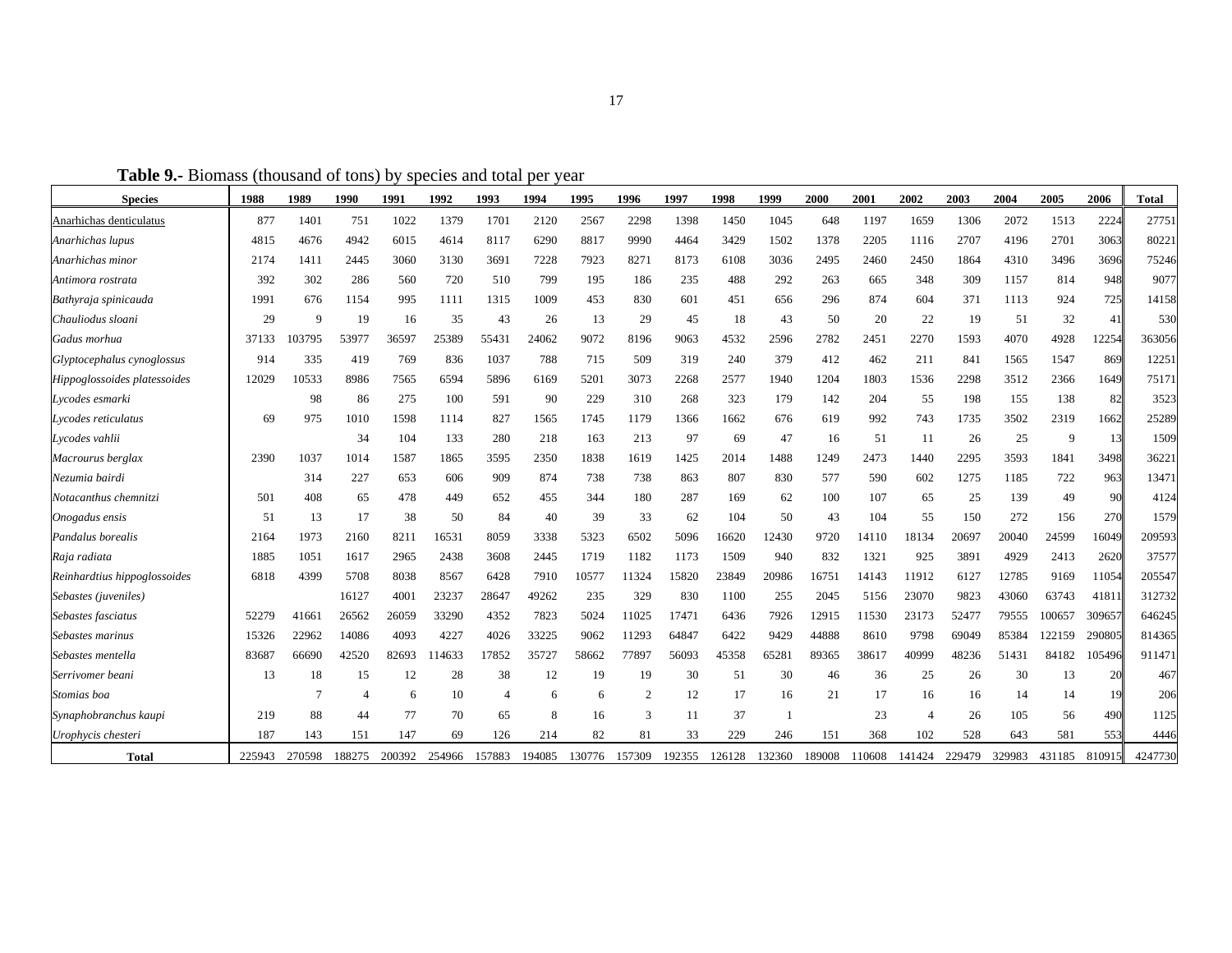**Figure 1**. Chart showing the positions of some bottom trawl stations on Flemish Cap area between years 1988 and 2006 with the approximate isobaths.

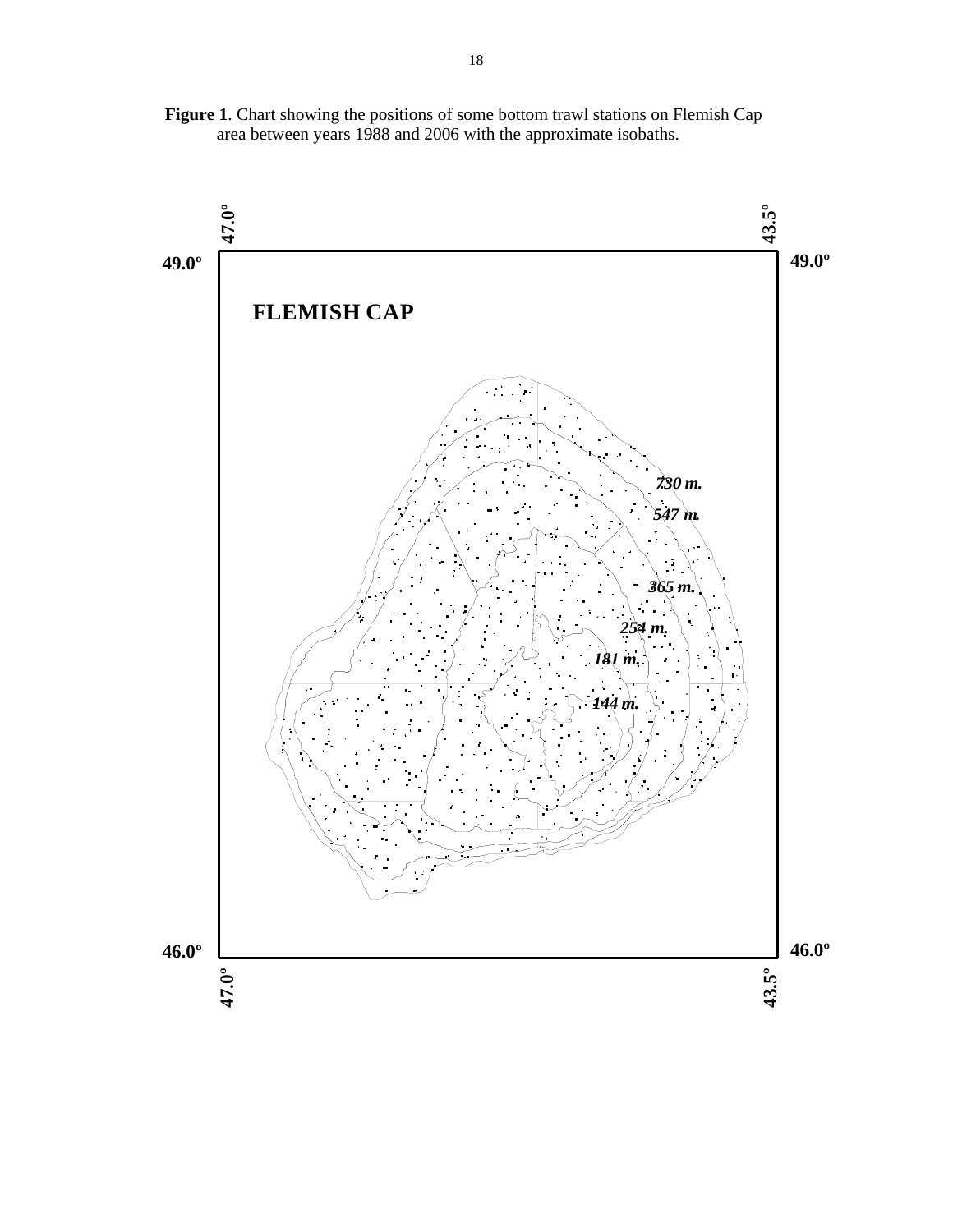

**Figure 2a**. ABC curves for all the species except the shrimp (*Pandalus borealis*)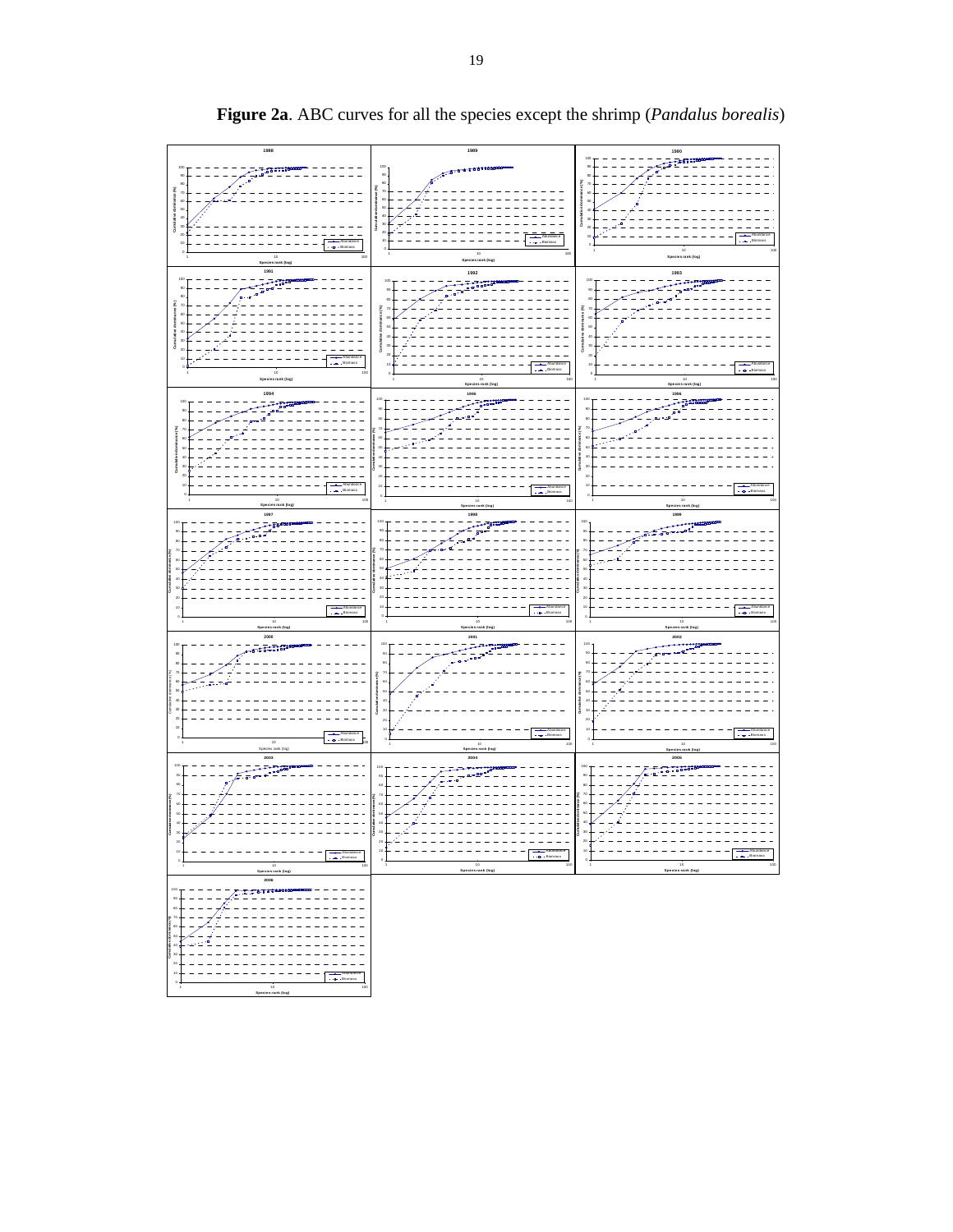

**Figure 2b**. ABC curves for all the species except the shrimp (*Pandalus borealis*) and the *Sebastes* juveniles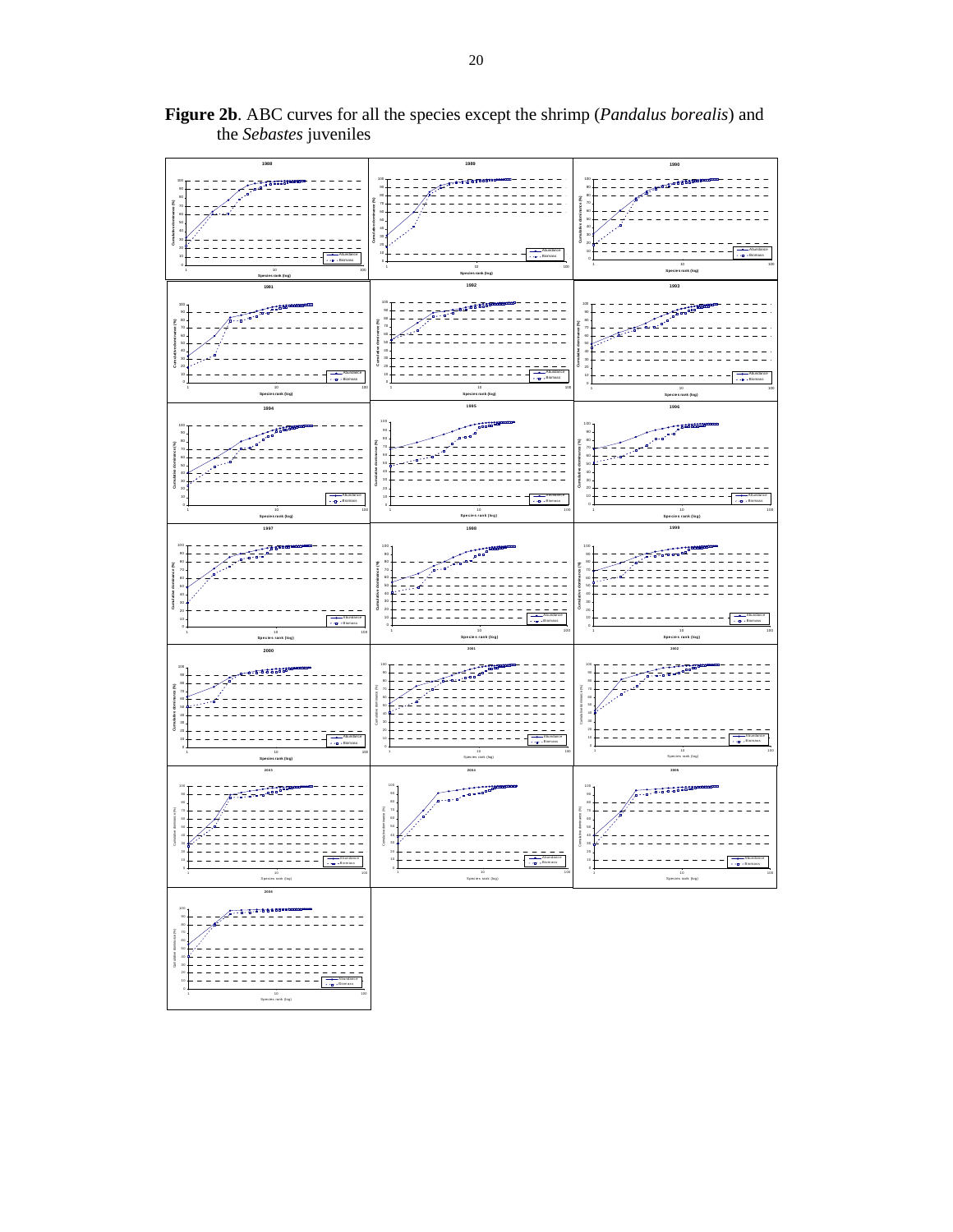



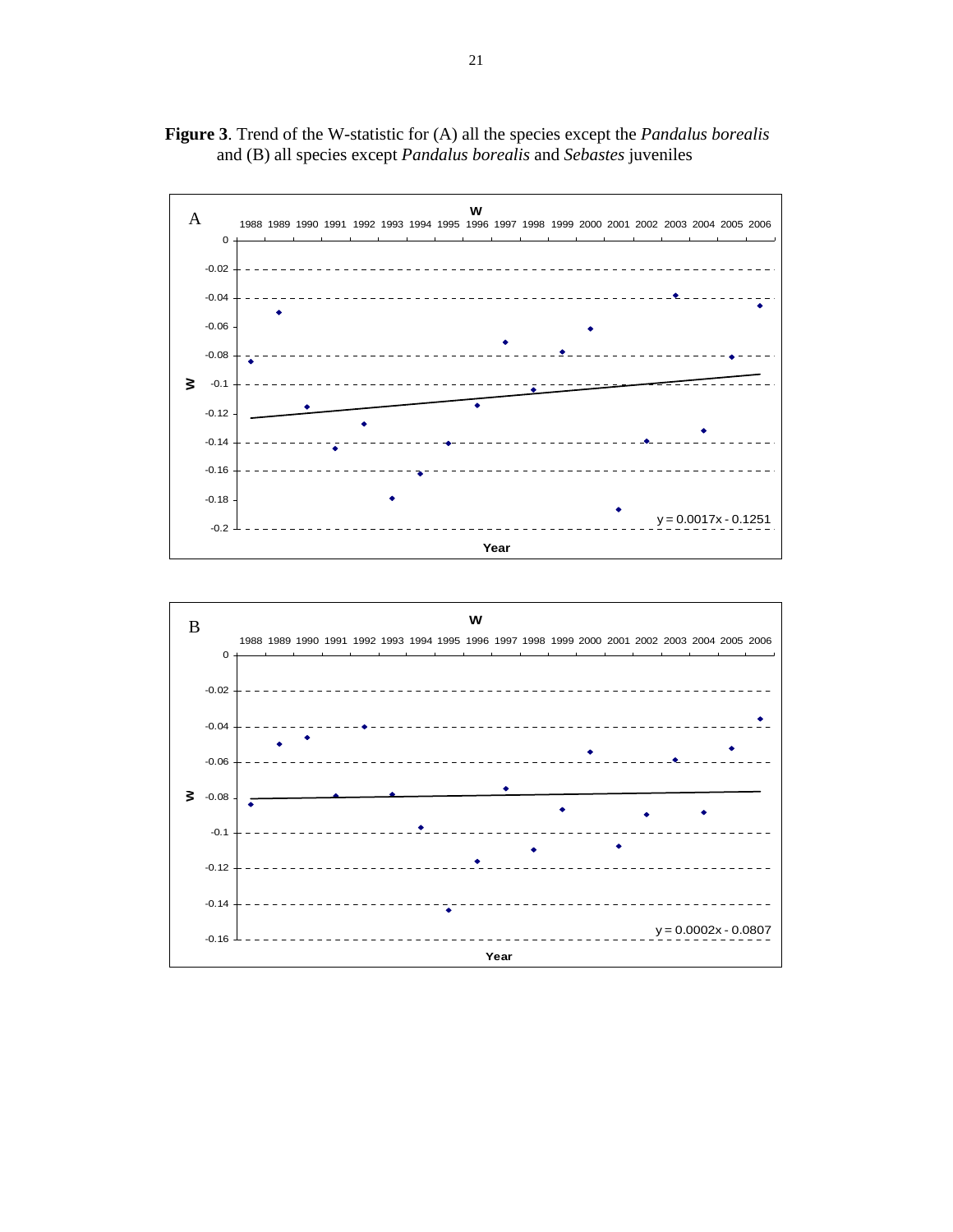**Figure 4**. Trend of the SEP-statistic for (A) all the species and (B) all species except *Pandalus borealis* and *Sebastes juveniles*



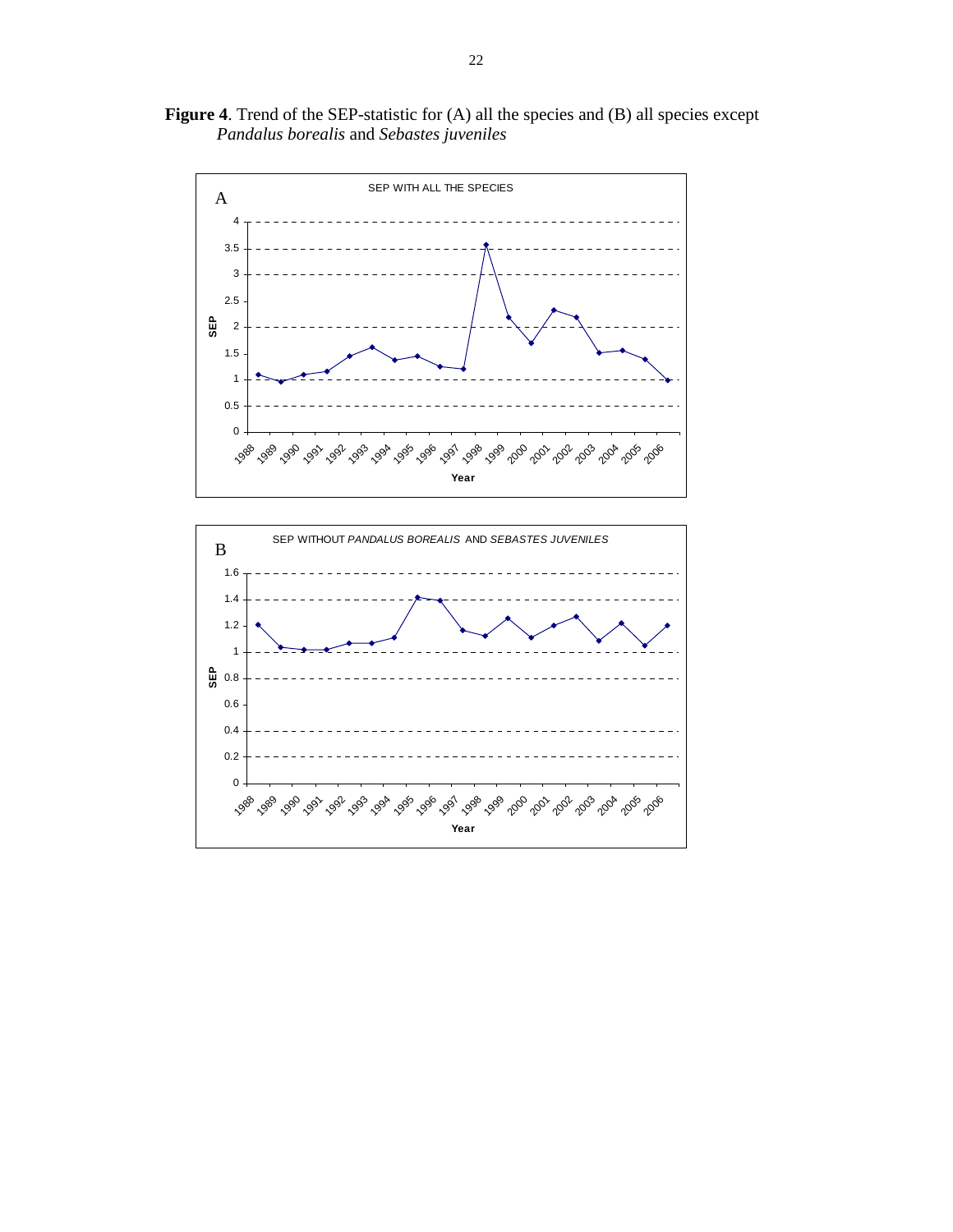**Figure 5**. Ratio of abundance and biomass of no commercial/commercial species. A) With all the species. B) Without *Pandalus borealis*

A)



B)

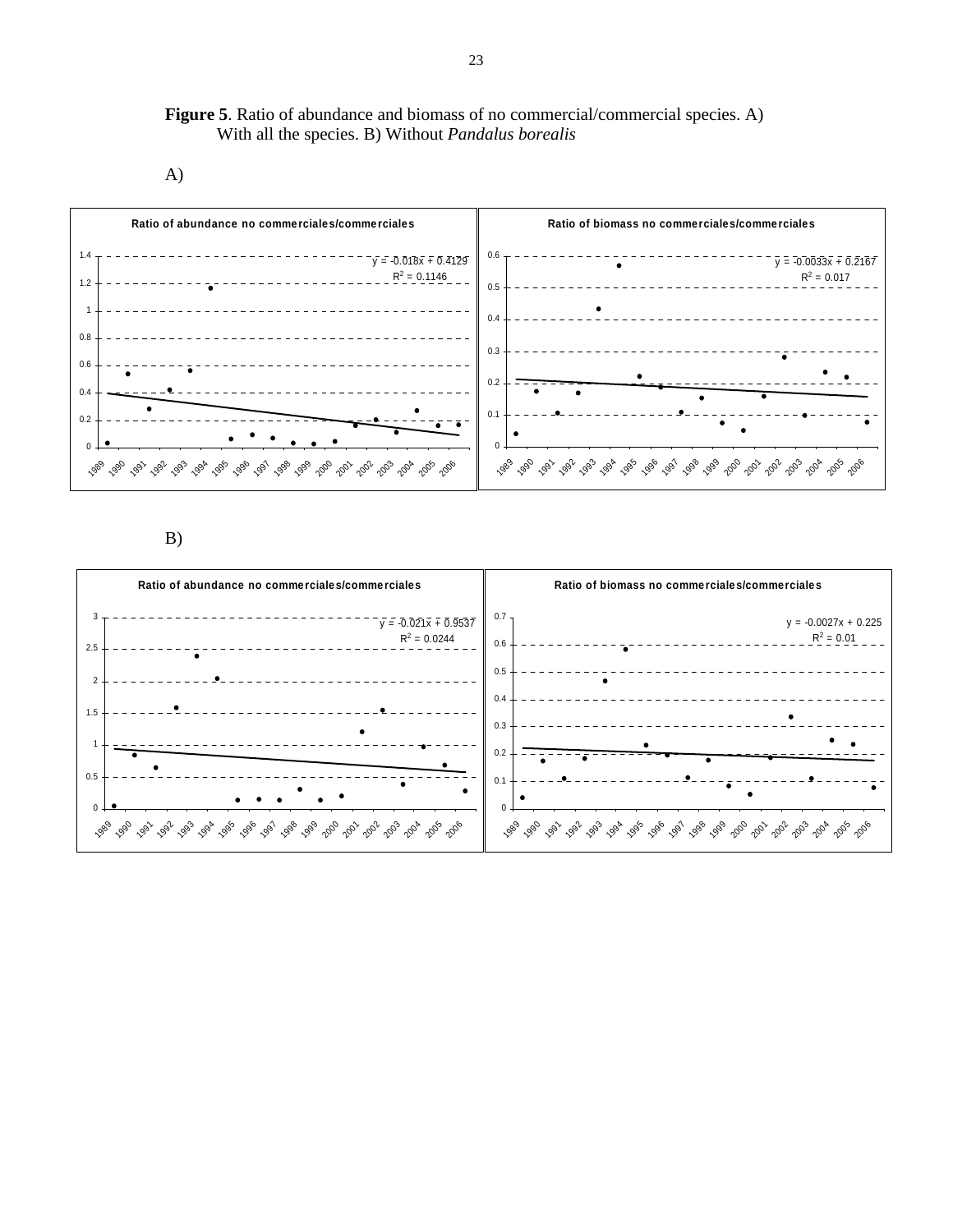

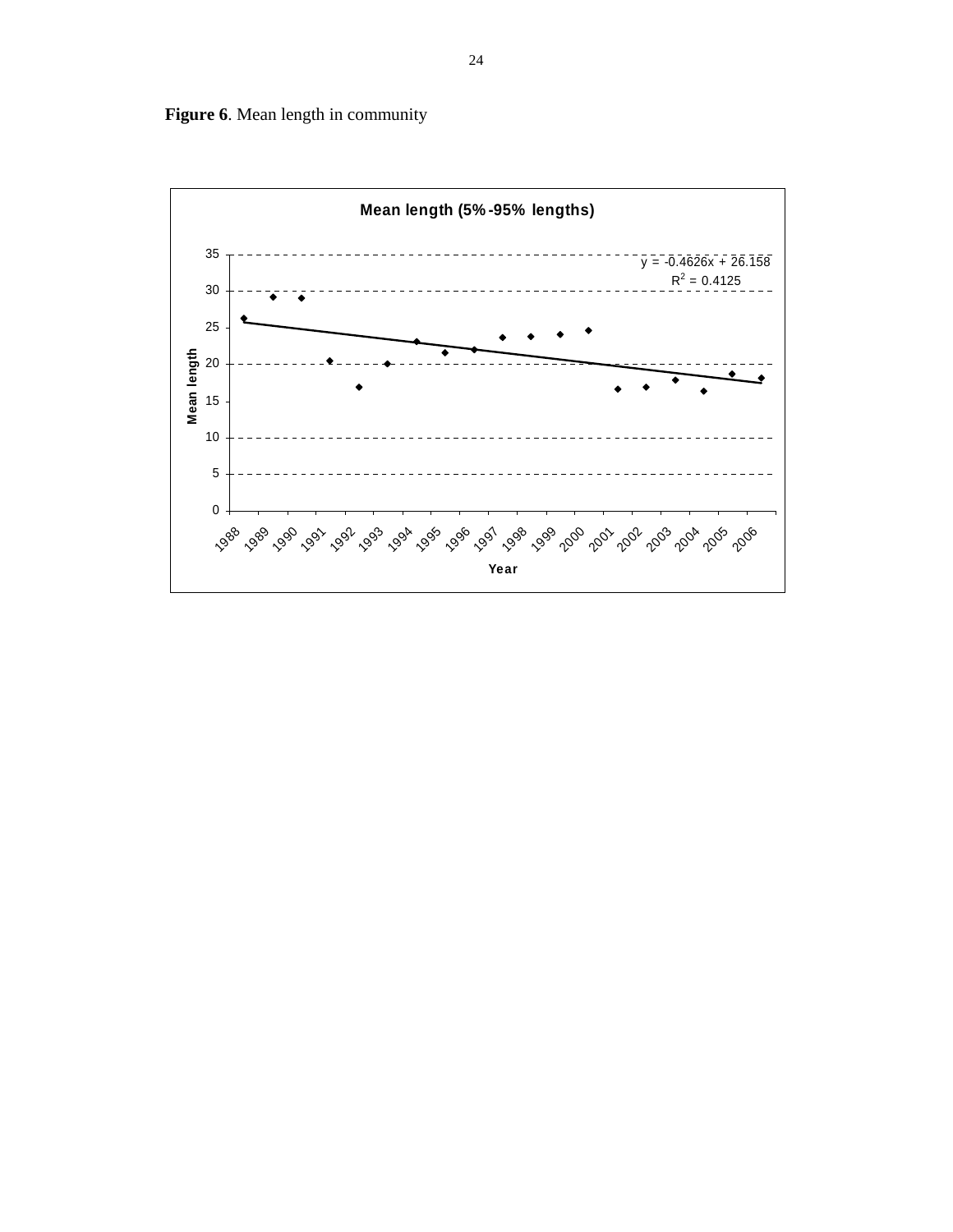

**Figure 7**. Scatter plots for the size spectra year by year